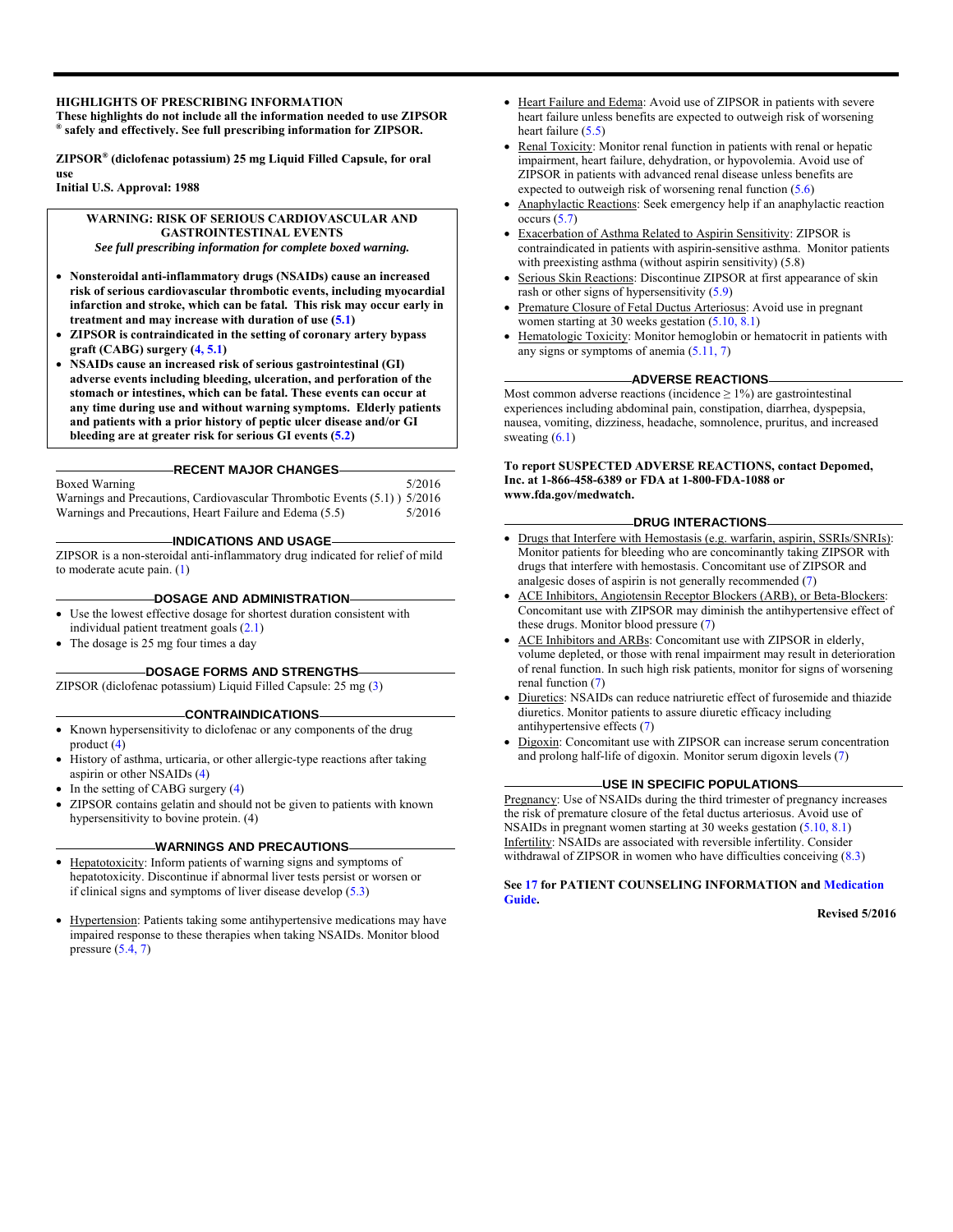#### **FULL PRESCRIBING INFORMATION: CONTENTS\***

#### **WARNING: RISK OF SERIOUS CARDIOVASCULAR AND GASTROINTESTINAL EVENTS**

#### **1 INDICATIONS AND USAGE**

#### **2 DOSAGE AND ADMINISTRATION**

- 2.1 General Dosing Instructions
- 2.2 Dosage Adjustment in Patients with Hepatic Impairment
- 2.3 Non-Interchangeability with Other Formulations of Diclofenac
- **3 DOSAGE FORMS AND STRENGTHS**

#### **4 CONTRAINDICATIONS**

#### **5 WARNINGS AND PRECAUTIONS**

- 5.1 Cardiovascular Thrombotic Events
- 5.2 Gastrointestinal Bleeding, Ulceration, and Perforation
- 5.3 Hepatotoxicity
- 5.4 Hypertension
- 5.5 Heart Failure and Edema
- 5.6 Renal Toxicity and Hyperkalemia
- 5.7 Anaphylactic Reactions
- 5.8 Exacerbation of Asthma Related to Aspirin Sensitivity
- 5.9 Serious Skin Reactions
- 5.10 Premature Closure of Fetal Ductus Arteriosus
- 5.11 Hematologic Toxicity
- 5.12 Masking of Inflammation and Fever

5.13 Laboratory Monitoring

#### **6 ADVERSE REACTIONS**

- 6.1 Clinical Trials Experience
- **7 DRUG INTERACTIONS**
- **8 USE IN SPECIFIC POPULATIONS**
	- 8.1 Pregnancy
		- 8.2 Lactation
		- 8.3 Females and Males of Reproductive Potential
		- 8.4 Pediatric Use
		- 8.5 Geriatric Use
- **10 OVERDOSAGE**
- **11 DESCRIPTION**
- **12 CLINICAL PHARMACOLOGY**
	- 12.1 Mechanism of Action
	- 12.3 Pharmacokinetics
- **13 NONCLINICAL TOXICOLOGY**
	- 13.1 Carcinogenesis, Mutagenesis, Impairment of Fertility
- **14 CLINICAL STUDIES**
- **16 HOW SUPPLIED/STORAGE AND HANDLING**
- **17 PATIENT COUNSELING INFORMATION**

\* Sections or subsections omitted from the full prescribing information are not listed.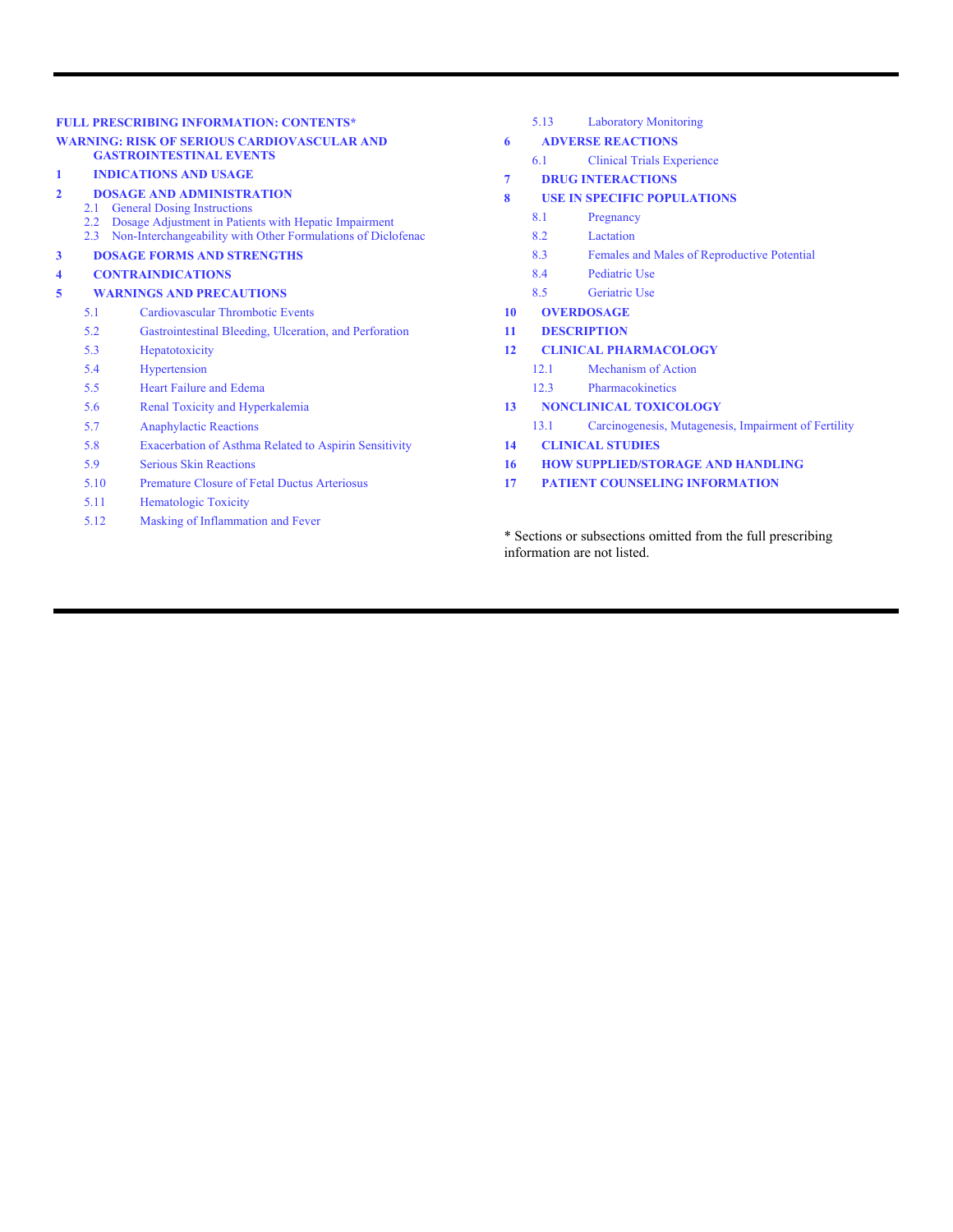# **FULL PRESCRIBING INFORMATION**

# **WARNING: RISK OF SERIOUS CARDIOVASCULAR AND GASTROINTESTINAL EVENTS**

**Cardiovascular Thrombotic Events** 

- **Nonsteroidal anti-inflammatory drugs (NSAIDs) cause an increased risk of serious cardiovascular thrombotic events, including myocardial infarction and stroke, which can be fatal. This risk may occur early in treatment and may increase with duration of use [***see Warnings and Precautions (5.1)***].**
- **ZIPSOR is contraindicated in the setting of coronary artery bypass graft (CABG) surgery [***see Contraindications (4) and Warnings and Precautions (5.1)***]***.*

**Gastrointestinal Bleeding, Ulceration, and Perforation** 

• **NSAIDs cause an increased risk of serious gastrointestinal (GI) adverse events including bleeding, ulceration, and perforation of the stomach or intestines, which can be fatal. These events can occur at any time during use and without warning symptoms. Elderly patients and patients with a prior history of peptic ulcer disease and/or GI bleeding are at greater risk for serious GI events [***see Warnings and Precautions* **(***5.2***)].**

# **1 INDICATIONS AND USAGE**

ZIPSOR is indicated for relief of mild to moderate acute pain in adults (18 years of age or older).

# **2 DOSAGE AND ADMINISTRATION**

## **2.1 General Dosing Instructions**

Carefully consider the potential benefits and risks of ZIPSOR and other treatment options before deciding to use ZIPSOR. Use the lowest effective dosage for the shortest duration consistent with individual patient treatment goals [*see Warnings and Precautions (5)*].

For treatment of mild to moderate acute pain, the dosage is 25 mg four times a day.

## **2.2 Dosage Adjustments in Patients with Hepatic Impairment**

Patients with hepatic disease may require reduced doses of ZIPSOR compared to patients with normal hepatic function [*see Clinical Pharmacology (12)*]. As with other diclofenac products, start treatment at the lowest dose. If efficacy is not achieved with the lowest dose, discontinue use.

## **2.3 Non-Interchangeability with Other Formulations of Diclofenac**

Different dose strengths and formulations of oral diclofenac are not interchangeable. This difference should be taken into consideration when changing strengths or formulations. The only approved dosing regimen for ZIPSOR is 25 mg four times a day.

# **3 DOSAGE FORMS AND STRENGTHS**

ZIPSOR (diclofenac potassium) Oral Liquid Filled Capsule: 25 mg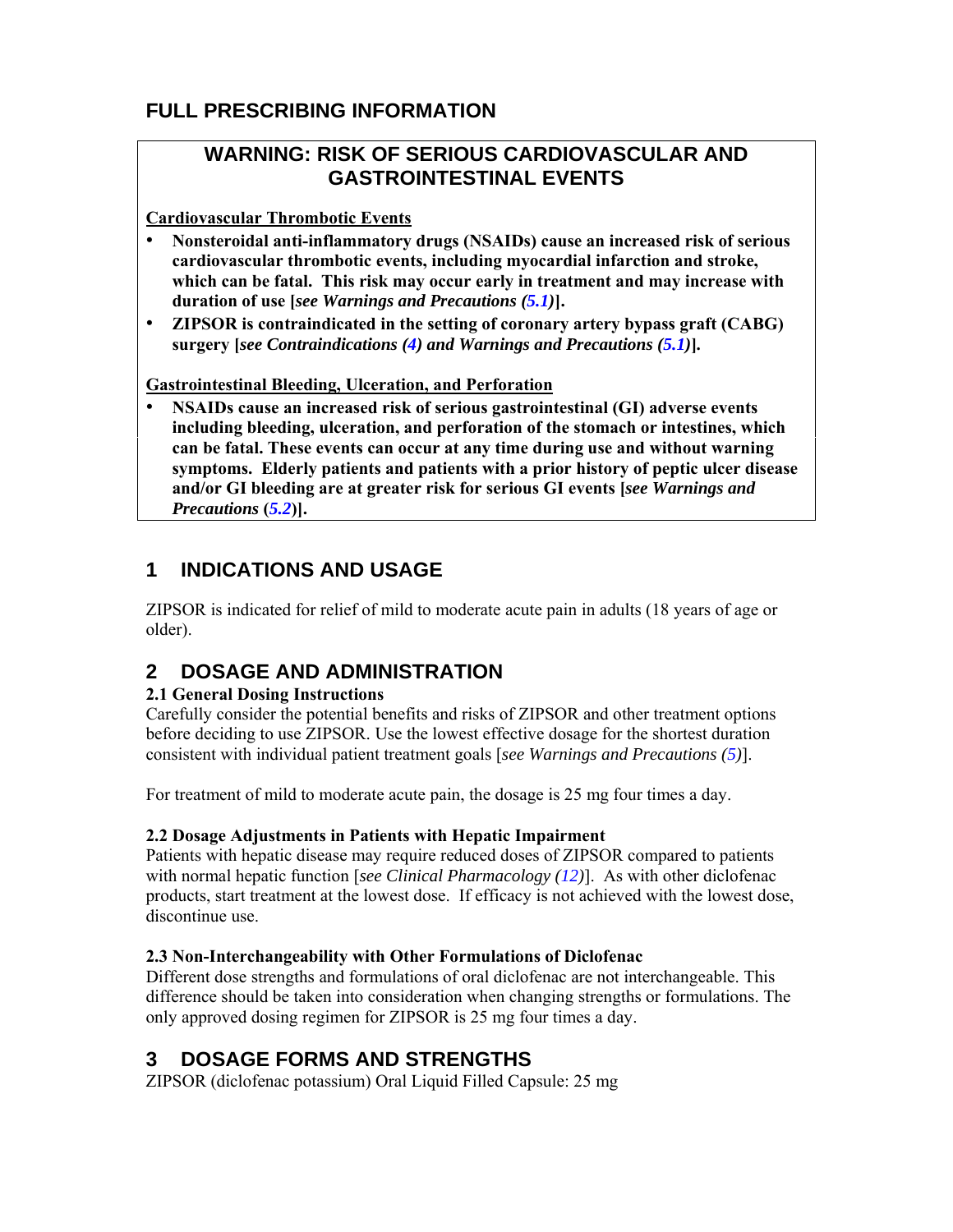# **4 CONTRAINDICATIONS**

ZIPSOR is contraindicated in the following patients:

- Known hypersensitivity (e.g., anaphylactic reactions and serious skin reactions) to diclofenac or any components of the drug product [*see Warnings and Precautions (5.7, 5.9)*]
- History of asthma, urticaria, or other allergic-type reactions after taking aspirin or other NSAIDs. Severe, sometimes fatal, anaphylactic reactions to NSAIDs have been reported in such patients [*see Warnings and Precautions (5.7, 5.8)*]
- In the setting of coronary artery bypass graft (CABG) surgery [*see Warnings and Precautions (5.1)*]
- ZIPSOR contains gelatin and is contraindicated in patients with known hypersensitivity to bovine protein.

# **5 WARNINGS AND PRECAUTIONS**

# **5.1 Cardiovascular Thrombotic Events**

Clinical trials of several COX-2 selective and nonselective NSAIDs of up to three years duration have shown an increased risk of serious cardiovascular (CV) thrombotic events, including myocardial infarction (MI) and stroke, which can be fatal. Based on available data, it is unclear that the risk for CV thrombotic events is similar for all NSAIDs. The relative increase in serious CV thrombotic events over baseline conferred by NSAID use appears to be similar in those with and without known CV disease or risk factors for CV disease. However, patients with known CV disease or risk factors had a higher absolute incidence of excess serious CV thrombotic events, due to their increased baseline rate. Some observational studies found that this increased risk of serious CV thrombotic events began as early as the first weeks of treatment. The increase in CV thrombotic risk has been observed most consistently at higher doses.

To minimize the potential risk for an adverse CV event in NSAID-treated patients, use the lowest effective dose for the shortest duration possible. Physicians and patients should remain alert for the development of such events, throughout the entire treatment course, even in the absence of previous CV symptoms. Patients should be informed about the symptoms of serious CV events and the steps to take if they occur.

There is no consistent evidence that concurrent use of aspirin mitigates the increased risk of serious CV thrombotic events associated with NSAID use. The concurrent use of aspirin and an NSAID, such as diclofenac, increases the risk of serious gastrointestinal (GI) events [*see Warnings and Precautions (5.2)*].

Status Post Coronary Artery Bypass Graft (CABG) Surgery

Two large, controlled clinical trials of a COX-2 selective NSAID for the treatment of pain in the first 10–14 days following CABG surgery found an increased incidence of myocardial infarction and stroke. NSAIDs are contraindicated in the setting of CABG [*see Contraindications (4)*].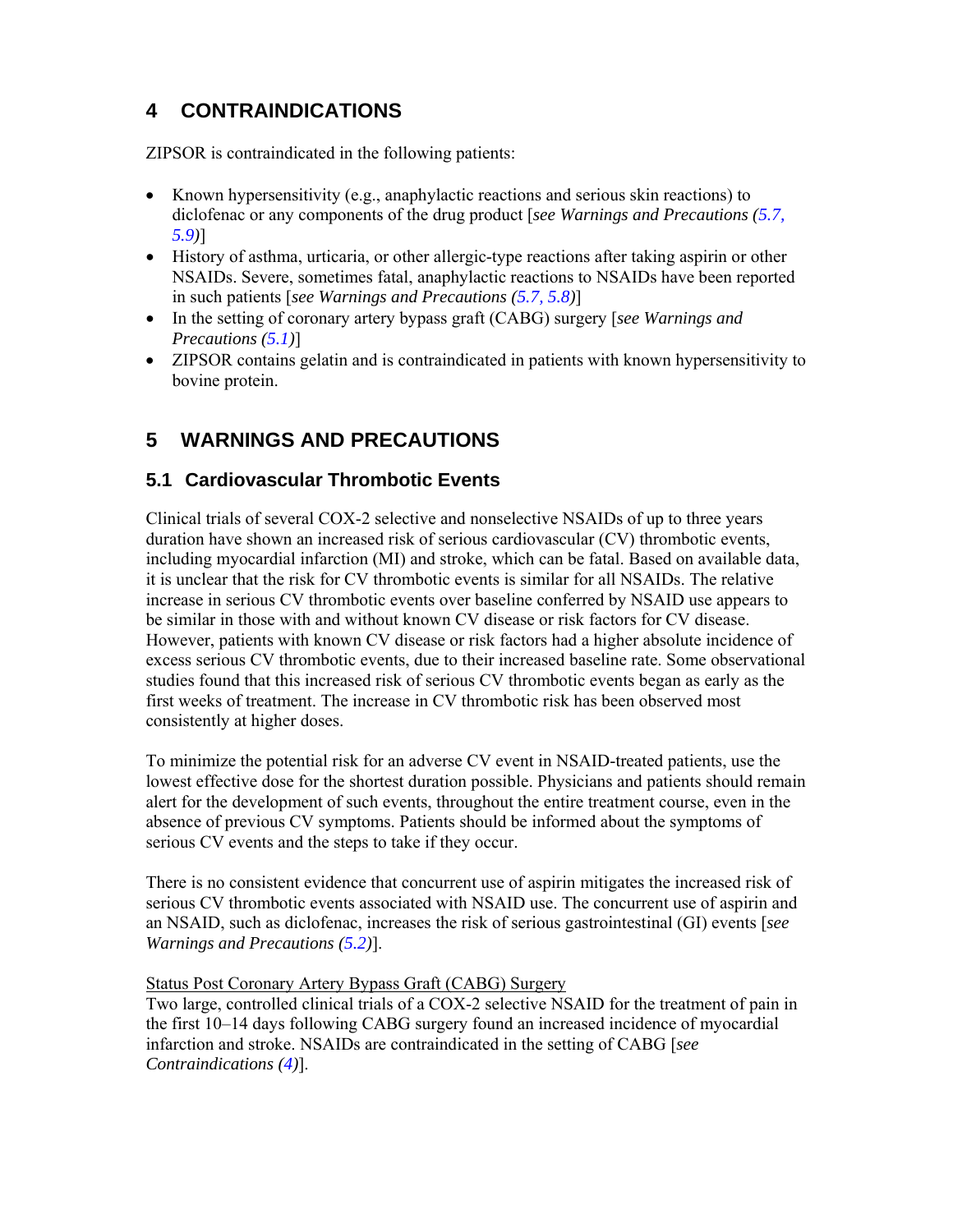### Post-MI Patients

Observational studies conducted in the Danish National Registry have demonstrated that patients treated with NSAIDs in the post-MI period were at increased risk of reinfarction, CV-related death, and all-cause mortality beginning in the first week of treatment. In this same cohort, the incidence of death in the first year post-MI was 20 per 100 person years in NSAID-treated patients compared to 12 per 100 person years in non-NSAID exposed patients. Although the absolute rate of death declined somewhat after the first year post-MI, the increased relative risk of death in NSAID users persisted over at least the next four years of follow-up.

Avoid the use of ZIPSOR in patients with a recent MI unless the benefits are expected to outweigh the risk of recurrent CV thrombotic events. If ZIPSOR is used in patients with a recent MI, monitor patients for signs of cardiac ischemia.

## **5.2 Gastrointestinal Bleeding, Ulceration, and Perforation**

NSAIDs, including diclofenac, cause serious gastrointestinal (GI) adverse events including inflammation, bleeding, ulceration, and perforation of the esophagus, stomach, small intestine, or large intestine, which can be fatal. These serious adverse events can occur at any time, with or without warning symptoms, in patients treated with NSAIDs. Only one in five patients who develop a serious upper GI adverse event on NSAID therapy is symptomatic. Upper GI ulcers, gross bleeding, or perforation caused by NSAIDs occurred in approximately 1% of patients treated for 3-6 months, and in about 2%-4% of patients treated for one year. However, even short-term NSAID therapy is not without risk.

#### Risk Factors for GI Bleeding, Ulceration, and Perforation

Patients with a prior history of peptic ulcer disease and/or GI bleeding who used NSAIDs had a greater than 10-fold increased risk for developing a GI bleed compared to patients without these risk factors. Other factors that increase the risk of GI bleeding in patients treated with NSAIDs include longer duration of NSAID therapy; concomitant use of oral corticosteroids, aspirin, anticoagulants, or selective serotonin reuptake inhibitors (SSRIs); smoking; use of alcohol; older age; and poor general health status. Most postmarketing reports of fatal GI events occurred in elderly or debilitated patients. Additionally, patients with advanced liver disease and/or coagulopathy are at increased risk for GI bleeding.

Strategies to Minimize the GI Risks in NSAID-treated patients:

- Use the lowest effective dosage for the shortest possible duration.
- Avoid administration of more than one NSAID at a time.
- Avoid use in patients at higher risk unless benefits are expected to outweigh the increased risk of bleeding. For such patients, as well as those with active GI bleeding, consider alternate therapies other than NSAIDs.
- Remain alert for signs and symptoms of GI ulceration and bleeding during NSAID therapy.
- If a serious GI adverse event is suspected, promptly initiate evaluation and treatment, and discontinue ZIPSOR until a serious GI adverse event is ruled out.
- In the setting of concomitant use of low-dose aspirin for cardiac prophylaxis, monitor patients more closely for evidence of GI bleeding [*see Drug Interactions (7)*].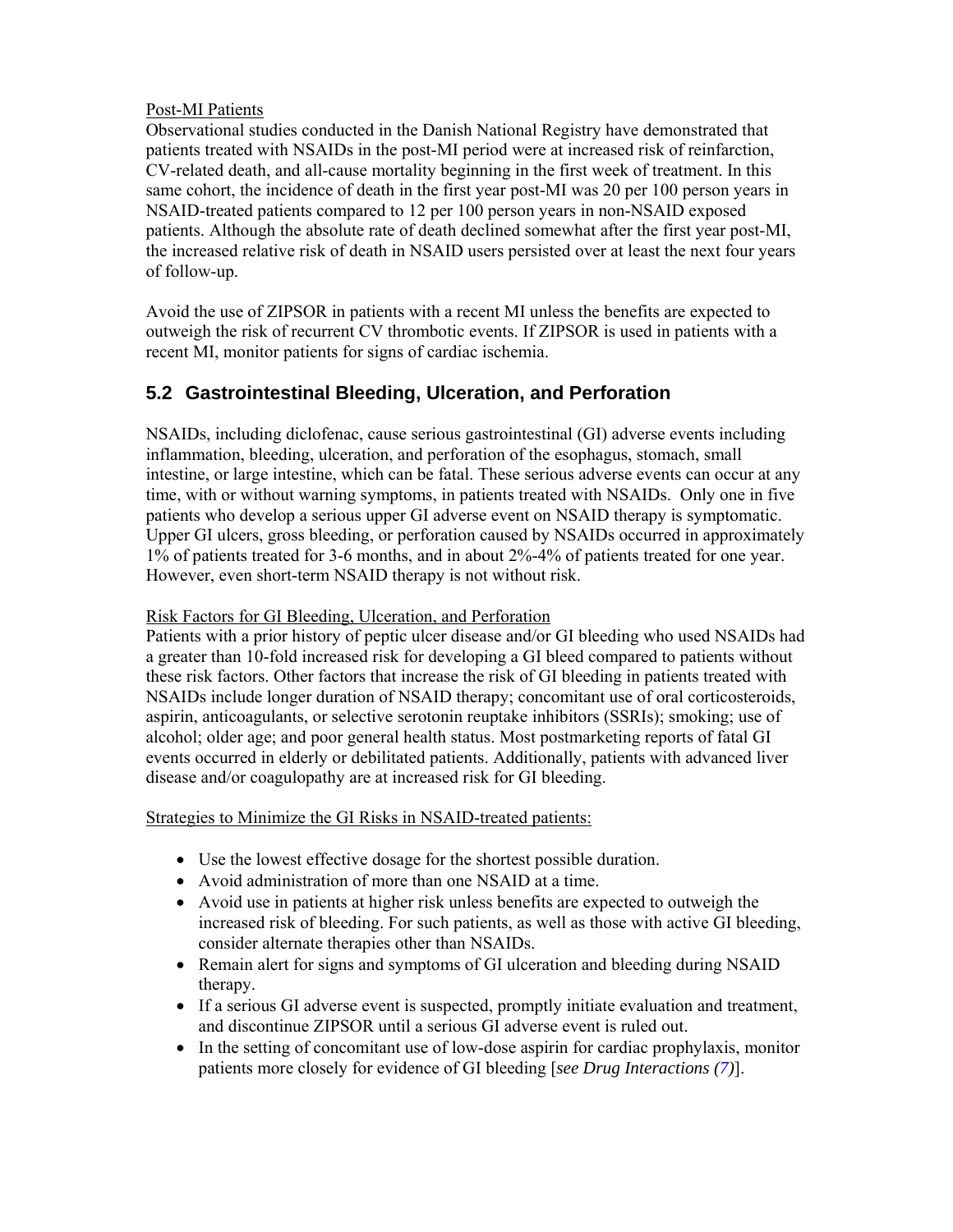# **5.3 Hepatotoxicity**

In clinical trials of diclofenac-containing products, meaningful elevations (i.e., more than 3 times the ULN) of AST (SGOT) were observed in about 2% of approximately 5,700 patients at some time during diclofenac treatment (ALT was not measured in all studies).

In a large open-label, controlled trial of 3,700 patients treated with oral diclofenac sodium for 2–6 months, patients were monitored first at 8 weeks and 1,200 patients were monitored again at 24 weeks. Meaningful elevations of ALT and/or AST occurred in about 4% of the 3,700 patients and included marked elevations (greater than 8 times the ULN) in about 1% of the 3,700 patients. In that open-label study, a higher incidence of borderline (less than 3 times the ULN), moderate (3–8 times the ULN), and marked (greater than 8 times the ULN) elevations of ALT or AST was observed in patients receiving diclofenac when compared to other NSAIDs. Elevations in transaminases were seen more frequently in patients with osteoarthritis than in those with rheumatoid arthritis.

Almost all meaningful elevations in transaminases were detected before patients became symptomatic. Abnormal tests occurred during the first 2 months of therapy with diclofenac in 42 of the 51 patients in all trials who developed marked transaminase elevations.

In postmarketing reports, cases of drug-induced hepatotoxicity have been reported in the first month, and in some cases, the first 2 months of NSAID therapy. but can occur at any time during treatment with diclofenac. Postmarketing surveillance has reported cases of severe hepatic reactions, including liver necrosis, jaundice, fulminant hepatitis with and without jaundice, and liver failure. Some of these reported cases resulted in fatalities or liver transplantation.

In a European retrospective population-based, case-controlled study, 10 cases of diclofenac associated drug-induced liver injury with current use compared with non-use of diclofenac were associated with a statistically significant 4-fold adjusted odds ratio of liver injury. In this particular study, based on an overall number of 10 cases of liver injury associated with diclofenac, the adjusted odds ratio increased further with female gender, doses of 150 mg or more, and duration of use for more then 90 days.

Physicians should measure transaminases at baseline and periodically in patients receiving long-term therapy with ZIPSOR, because severe hepatotoxicity may develop without a prodrome of distinguishing symptoms. The optimum times for making the first and subsequent transaminase measurements are not known. Based on clinical trial data and postmarketing experiences, transaminases should be monitored within 4 to 8 weeks after initiating treatment with diclofenac. However, severe hepatic reactions can occur at any time during treatment with diclofenac.

If abnormal liver tests persist or worsen, if clinical signs and/or symptoms consistent with liver disease develop, or if systemic manifestations occur (e.g., eosinophilia, rash, abdominal pain, diarrhea, dark urine, etc.), ZIPSOR should be discontinued immediately.

Inform patients of the warning signs and symptoms of hepatotoxicity (e.g., nausea, fatigue, lethargy, diarrhea, pruritus, jaundice, right upper quadrant tenderness, and "flu-like" symptoms). If clinical signs and symptoms consistent with liver disease develop, or if systemic manifestations occur (e.g., eosinophilia, rash, etc.), discontinue ZIPSOR immediately, and perform a clinical evaluation of the patient.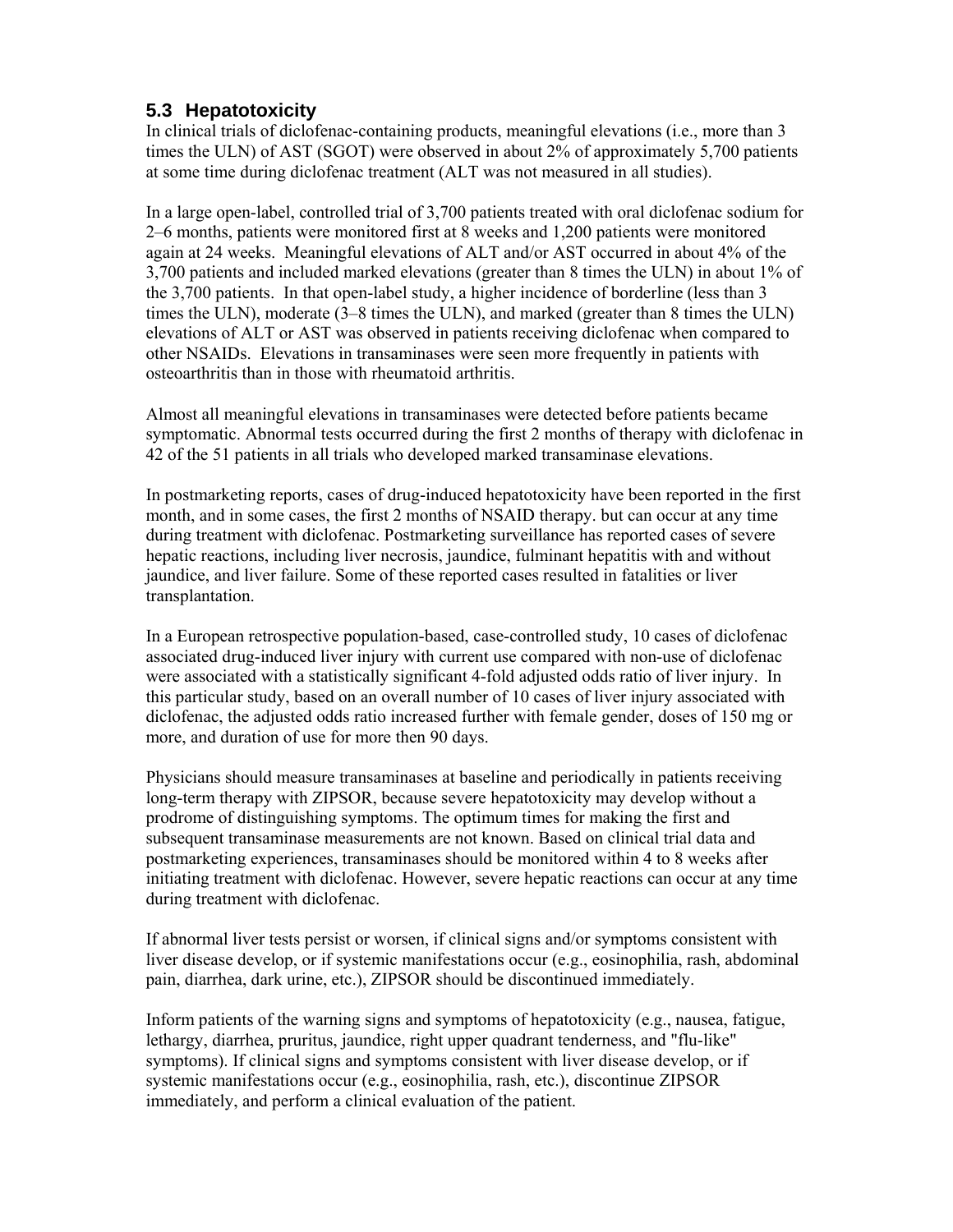To minimize the potential risk for an adverse liver-related event in patients treated with ZIPSOR, use the lowest effective dose for the shortest duration possible. Exercise caution when prescribing ZIPSOR with concomitant drugs that are known to be potentially hepatotoxic (e.g., acetaminophen, antibiotics, antiepileptics).

## **5.4 Hypertension**

NSAIDs, including ZIPSOR, can lead to new onset of hypertension or worsening of preexisting hypertension, either of which may contribute to the increased incidence of CV events. Patients taking angiotensin converting enzyme (ACE) inhibitors, thiazide diuretics, or loop diuretics may have impaired response to these therapies when taking NSAIDs [*see Drug Interactions [see Drug Interactions (7)*].

Monitor blood pressure (BP) during the initiation of NSAID treatment and throughout the course of therapy.

## **5.5 Heart Failure and Edema**

The Coxib and traditional NSAID Trialists' Collaboration meta-analysis of randomized controlled trials demonstrated an approximately two-fold increase in hospitalizations for heart failure in COX-2 selective-treated patients and nonselective NSAID-treated patients compared to placebo-treated patients. In a Danish National Registry study of patients with heart failure, NSAID use increased the risk of MI, hospitalization for heart failure, and death.

Additionally, fluid retention and edema have been observed in some patients treated with NSAIDs. Use of diclofenac may blunt the CV effects of several therapeutic agents used to treat these medical conditions (e.g., diuretics, ACE inhibitors, or angiotensin receptor blockers [ARBs]) [*see Drug Interactions (7)*].

Avoid the use of ZIPSOR in patients with severe heart failure unless the benefits are expected to outweigh the risk of worsening heart failure. If ZIPSOR is used in patients with severe heart failure, monitor patients for signs of worsening heart failure.

## **5.6 Renal Toxicity and Hyperkalemia**

Renal Toxicity

Long-term administration of NSAIDs has resulted in renal papillary necrosis and other renal injury.

Renal toxicity has also been seen in patients in whom renal prostaglandins have a compensatory role in the maintenance of renal perfusion. In these patients, administration of an NSAID may cause a dose-dependent reduction in prostaglandin formation and, secondarily, in renal blood flow, which may precipitate overt renal decompensation. Patients at greatest risk of this reaction are those with impaired renal function, dehydration, hypovolemia, heart failure, liver dysfunction, those taking diuretics and ACE inhibitors or ARBs, and the elderly. Discontinuation of NSAID therapy is usually followed by recovery to the pretreatment state.

No information is available from controlled clinical studies regarding the use of ZIPSOR in patients with advanced renal disease. The renal effects of ZIPSOR may hasten the progression of renal dysfunction in patients with preexisting renal disease.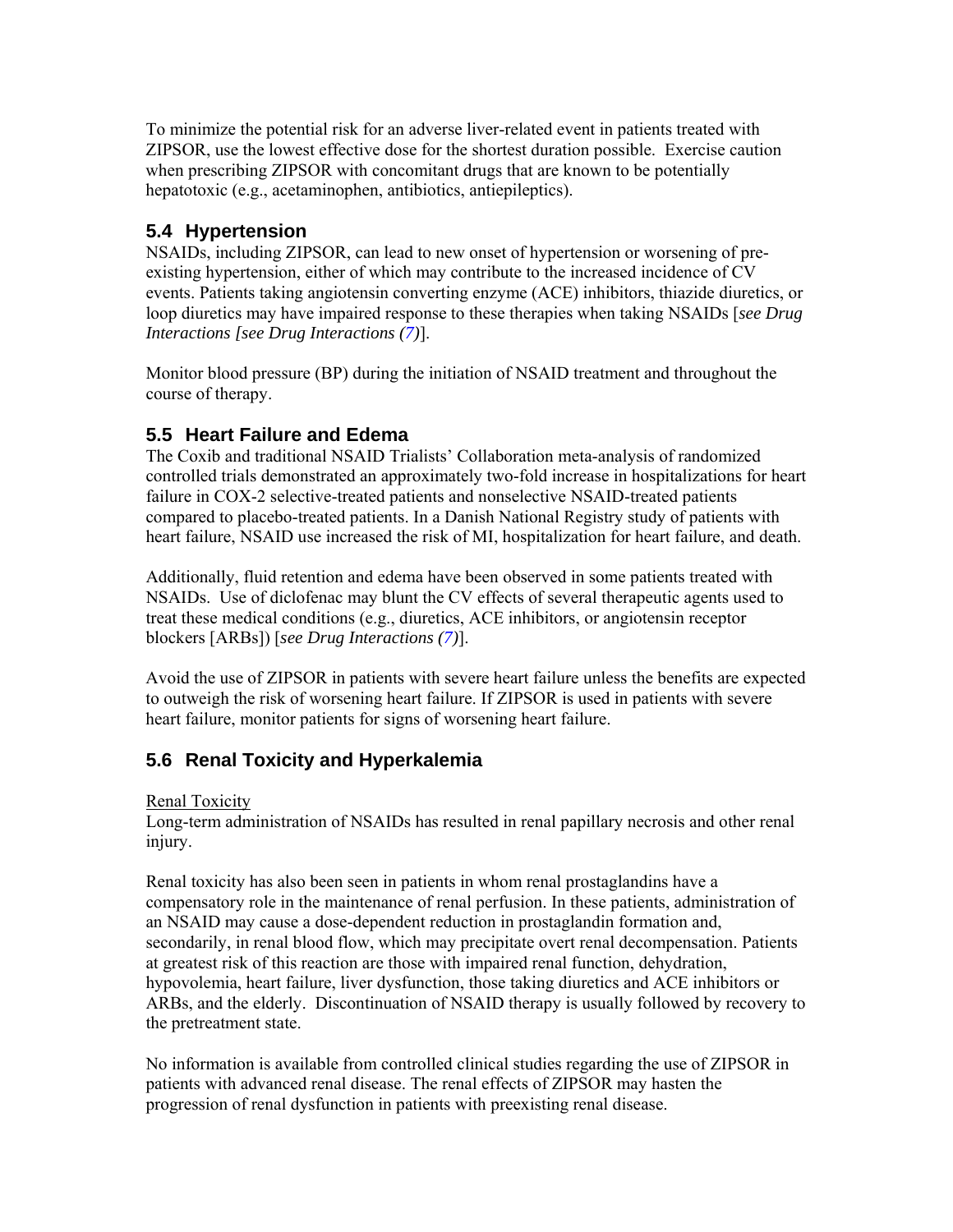Correct volume status in dehydrated or hypovolemic patients prior to initiating ZIPSOR. Monitor renal function in patients with renal or hepatic impairment, heart failure, dehydration, or hypovolemia during use of ZIPSOR [*see Drug Interactions (7)*]*.* Avoid the use of ZIPSOR in patients with advanced renal disease unless the benefits are expected to outweigh the risk of worsening renal function. If ZIPSOR is used in patients with advanced renal disease, monitor patients for signs of worsening renal function.

### Hyperkalemia

Increases in serum potassium concentration, including hyperkalemia, have been reported with use of NSAIDs, even in some patients without renal impairment. In patients with normal renal function, these effects have been attributed to a hyporeninemic-hypoaldosteronism state.

## **5.7 Anaphylactic Reactions**

Diclofenac has been associated with anaphylactic reactions in patients with and without known hypersensitivity to diclofenac and in patients with aspirin-sensitive asthma [see *Contraindications (4) and Warnings and Precautions (5.8)*].

Seek emergency help if an anaphylactic reaction occurs.

### **5.8 Exacerbation of Asthma Related to Aspirin Sensitivity**

A subpopulation of patients with asthma may have aspirin-sensitive asthma which may include chronic rhinosinusitis complicated by nasal polyps; severe, potentially fatal bronchospasm; and/or intolerance to aspirin and other NSAIDs. Because cross-reactivity between aspirin and other NSAIDs has been reported in such aspirin-sensitive patients, ZIPSOR is contraindicated in patients with this form of aspirin sensitivity [*see Contraindications (4)*]. When ZIPSOR is used in patients with preexisting asthma (without known aspirin sensitivity), monitor patients for changes in the signs and symptoms of asthma.

## **5.9 Serious Skin Reactions**

NSAIDs, including diclofenac, can cause serious skin adverse reactions such as exfoliative dermatitis, Stevens-Johnson Syndrome (SJS), and toxic epidermal necrolysis (TEN), which can be fatal. These serious events may occur without warning. Inform patients about the signs and symptoms of serious skin reactions, and to discontinue the use of ZIPSOR at the first appearance of skin rash or any other sign of hypersensitivity. ZIPSOR is contraindicated in patients with previous serious skin reactions to NSAIDs [*see Contraindications (4)*].

### **5.10 Premature Closure of Fetal Ductus Arteriosus**

Diclofenac may cause premature closure of the fetal ductus arteriosus. Avoid use of NSAIDs, including ZIPSOR, in pregnant women starting at 30 weeks of gestation (third trimester) [*see Use in Specific Populations (8.1)*].

#### **5.11 Hematologic Toxicity**

Anemia has occurred in NSAID-treated patients. This may be due to occult or gross blood loss, fluid retention, or an incompletely described effect on erythropoiesis. If a patient treated with ZIPSOR has any signs or symptoms of anemia, monitor hemoglobin or hematocrit.

NSAIDs, including ZIPSOR, may increase the risk of bleeding events. Co-morbid conditions such as coagulation disorders, concomitant use of warfarin, other anticoagulants, antiplatelet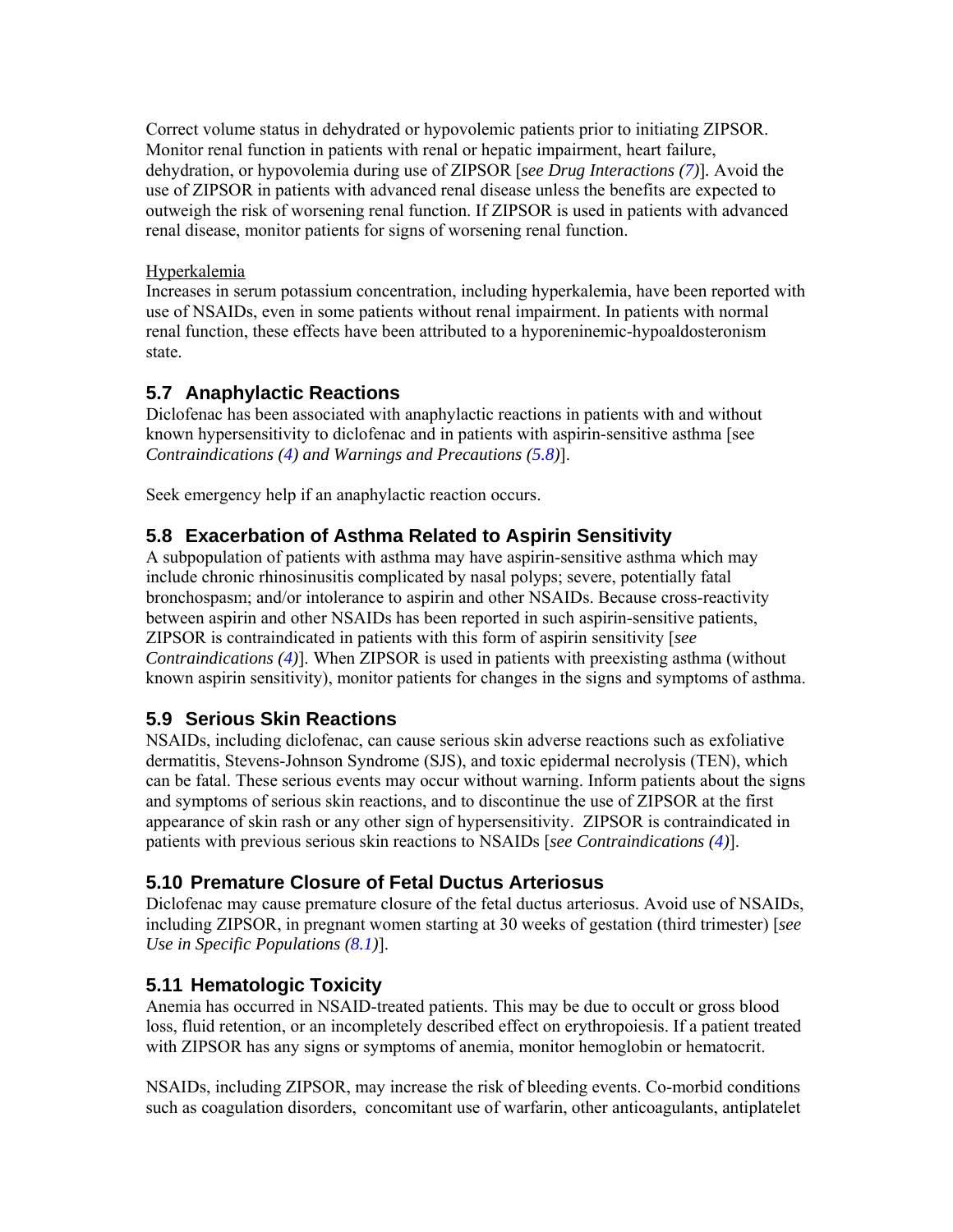agents (e.g., aspirin), serotonin reuptake inhibitors (SSRIs) and serotonin norepinephrine reuptake inhibitors (SNRIs) may increase this risk. Monitor these patients for signs of bleeding [*see Drug Interactions (7)*].

# **5.12 Masking of Inflammation and Fever**

The pharmacological activity of ZIPSOR in reducing inflammation, and possibly fever, may diminish the utility of diagnostic signs in detecting infections.

# **5.13 Laboratory Monitoring**

Because serious GI bleeding, hepatotoxicity, and renal injury can occur without warning symptoms or signs, consider monitoring patients on long-term NSAID treatment with a CBC and a chemistry profile periodically [*see Warnings and Precautions (5.2, 5.3, 5.6)*].

# **6 ADVERSE REACTIONS**

The following adverse reactions are discussed in greater detail in other sections of the labeling:

- Cardiovascular Thrombotic Events [*see Warnings and Precautions (5.1)*]
- GI Bleeding, Ulceration and Perforation [*see Warnings and Precautions (5.2)*]
- Hepatotoxicity [*see Warnings and Precautions (5.3)*]
- Hypertension [*see Warnings and Precautions (5.4)*]
- Heart Failure and Edema [*see Warnings and Precautions (5.5)*]
- Renal Toxicity and Hyperkalemia [*see Warnings and Precautions (5.6)*]
- Anaphylactic Reactions [*see Warnings and Precautions (5.7)*]
- Serious Skin Reactions [*see Warnings and Precautions (5.9)*]
- Hematologic Toxicity [*see Warnings and Precautions (5.11)*]

## **6.1 Clinical Trials Experience**

Because clinical trials are conducted under widely varying conditions, adverse reaction rates observed in clinical trials of a drug cannot be directly compared with the rates in clinical trials of another drug and may not reflect the rates observed in practice.

The safety of ZIPSOR was evaluated in 965 subjects. In patients treated with ZIPSOR 25 mg (N=345) or a higher dose, three or four times a day, for 4 to 5 days, the most common adverse reactions (i.e., reported in  $\geq$  1% of ZIPSOR treated patients) were as follows: gastrointestinal experiences including abdominal pain, constipation, diarrhea, dyspepsia, nausea, vomiting, dizziness, headache, somnolence, pruritus, and increased sweating. (see Table 1)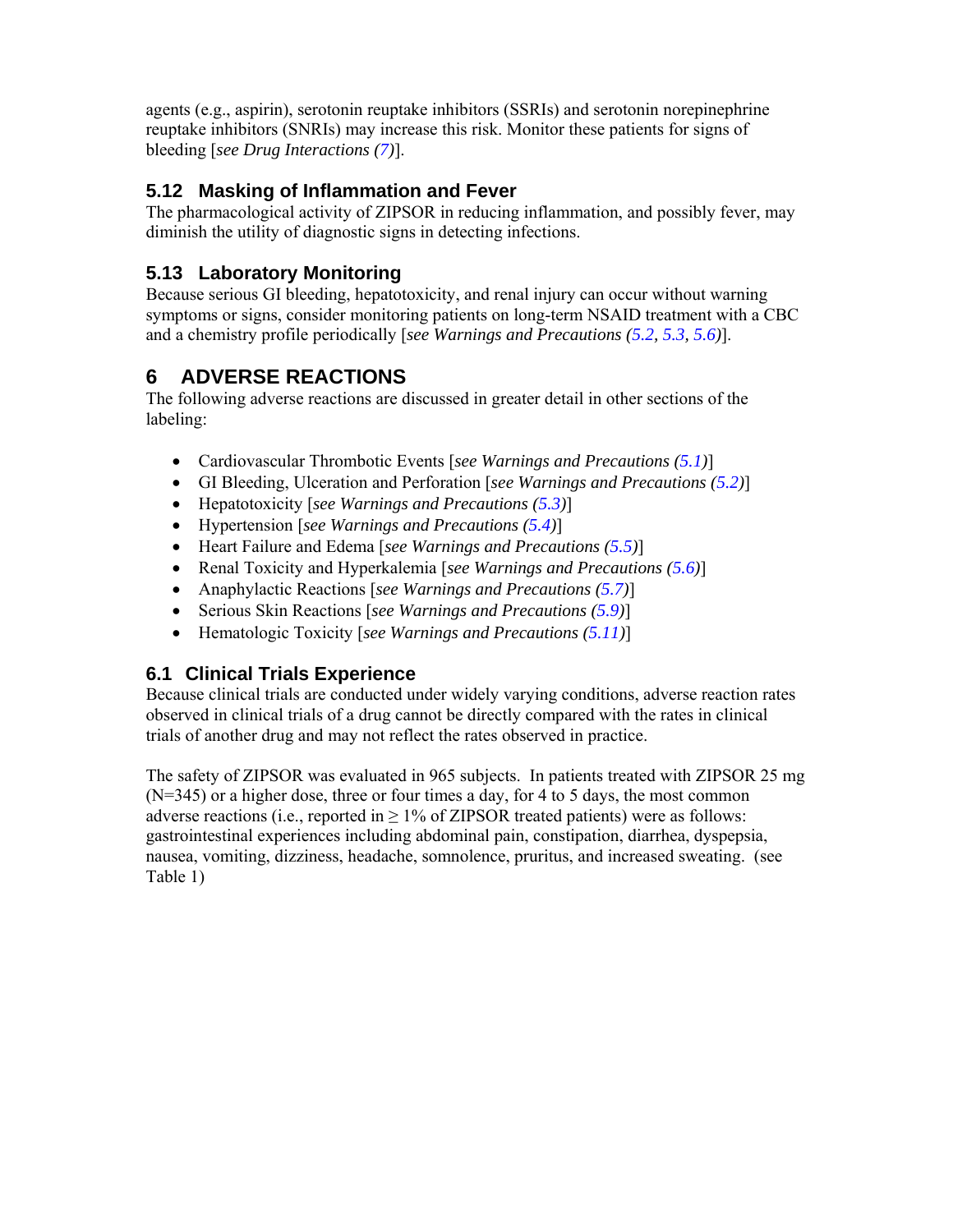#### **Table 1**

| <b>MedDRA System Organ Class and Preferred</b> | ZIPSOR*         | Placebo*   |
|------------------------------------------------|-----------------|------------|
| Term                                           | $25 \text{ mg}$ |            |
|                                                | $n = 345$       | $n = 327$  |
|                                                | $n$ (%)         | $n$ (%)    |
| Any Adverse Events                             | 144 (41.7)      | 181 (55.4) |
| Abdominal Pain                                 | 24(7.0)         | 11(3.4)    |
| Constipation                                   | 11(3.2)         | 9(2.8)     |
| Diarrhea                                       | 8(2.3)          | 9(2.8)     |
| Dyspepsia                                      | 4(1.2)          | 8(2.4)     |
| Nausea                                         | 57 (16.5)       | 66(20.2)   |
| Vomiting                                       | 20(5.8)         | 26(8.0)    |
| <b>Dizziness</b>                               | 12(3.5)         | 17(5.2)    |
| Headache                                       | 43 (12.5)       | 56(17.1)   |
| Somnolence                                     | 9(2.6)          | 6(1.8)     |
| Pruritus                                       | 5(1.4)          | 6(1.8)     |
| <b>Sweating Increase</b>                       | 4(1.2)          | 2(0.6)     |

#### **Incidence of Treatment Emergent Adverse Reactions with Incidence ≥ 1% of ZIPSOR Treated Patients in Multiple-Dose Studies**

\*There was greater use of concomitant opioid rescue medication in placebo treated patients than in ZIPSOR treated patients.

In patients taking other NSAIDs, the most frequently reported adverse experiences occurring in approximately 1%-10% of patients are:

Gastrointestinal experiences including: abdominal pain, constipation, diarrhea, dyspepsia, flatulence, gross bleeding/perforation, heartburn, nausea, GI ulcers (gastric/duodenal) and vomiting.

Abnormal renal function, anemia, dizziness, edema, elevated liver enzymes, headaches, increased bleeding time, pruritus, rashes, and tinnitus.

Additional adverse experiences reported in patients taking other NSAIDs occasionally include:

*Body as a Whole:* fever, infection, sepsis

*Cardiovascular System:* congestive heart failure, hypertension, tachycardia, syncope *Digestive System:* dry mouth, esophagitis, gastric/peptic ulcers, gastritis, gastrointestinal bleeding, glossitis, hematemesis, hepatitis, jaundice

*Hemic and Lymphatic System:* ecchymosis, eosinophilia, leukopenia, melena, purpura, rectal bleeding, stomatitis, thrombocytopenia

*Metabolic and Nutritional:* weight changes

*Nervous System:* anxiety, asthenia, confusion, depression, dream abnormalities, drowsiness, insomnia, malaise, nervousness, paresthesia, somnolence, tremors, vertigo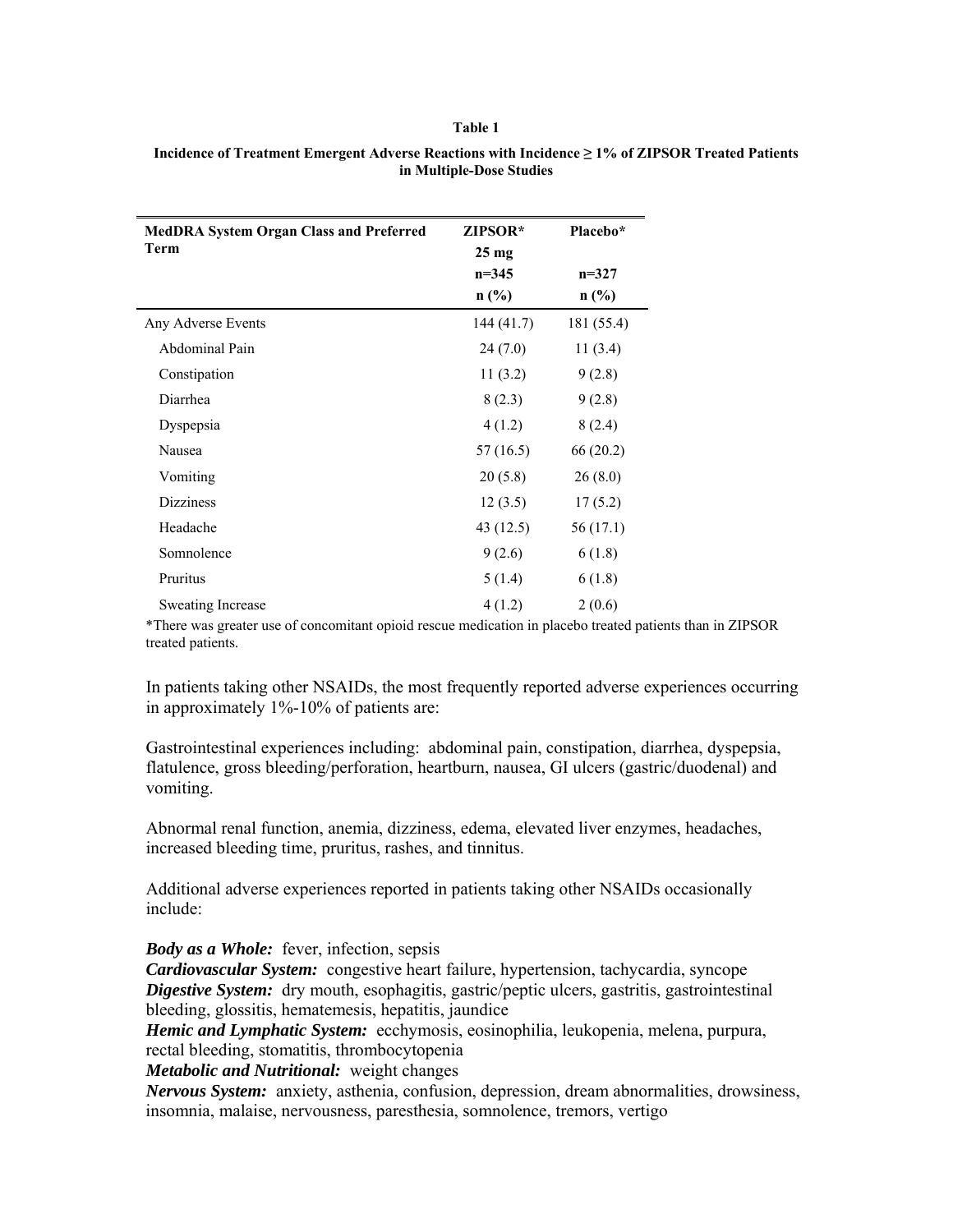*Respiratory System:* asthma, dyspnea *Skin and Appendages:* alopecia, photosensitivity, sweating increased *Special Senses:* blurred vision *Urogenital System:* cystitis, dysuria, hematuria, interstitial nephritis, oliguria/polyuria, proteinuria, renal failure

Other adverse reactions in patients taking other NSAIDs, which occur rarely are: *Body as a Whole:* anaphylactic reactions, appetite changes, death *Cardiovascular System:* arrhythmia, hypotension, myocardial infarction, palpitations, vasculitis *Digestive System:* colitis, eructation, liver failure, pancreatitis *Hemic and Lymphatic System:* agranulocytosis, hemolytic anemia, aplastic anemia, lymphadenopathy, pancytopenia *Metabolic and Nutritional:* hyperglycemia *Nervous System:* convulsions, coma, hallucinations, meningitis *Respiratory System:* respiratory depression, pneumonia *Skin and Appendages:* angioedema, toxic epidermal necrolysis, erythema multiforme, exfoliative dermatitis, Stevens-Johnson Syndrome, urticaria *Special Senses:* conjunctivitis, hearing impairment

# **7 DRUG INTERACTIONS**

See Table 2 for clinically significant drug interactions with diclofenac.

## **Table 2: Clinically Significant Drug Interactions with diclofenac**

| <b>Drugs That Interfere with Hemostasis</b>                             |                                                                                                                                                                                                                                                                                                                                                                                                                                                                                                                                    |  |  |  |
|-------------------------------------------------------------------------|------------------------------------------------------------------------------------------------------------------------------------------------------------------------------------------------------------------------------------------------------------------------------------------------------------------------------------------------------------------------------------------------------------------------------------------------------------------------------------------------------------------------------------|--|--|--|
| Clinical Impact:                                                        | • Diclofenac and anticoagulants such as warfarin have a synergistic effect on bleeding.<br>The concomitant use of diclofenac and anticoagulants have an increased risk of<br>serious bleeding compared to the use of either drug alone.<br>• Serotonin release by platelets plays an important role in hemostasis. Case-control and<br>cohort epidemiological studies showed that concomitant use of drugs that interfere<br>with serotonin reuptake and an NSAID may potentiate the risk of bleeding more than<br>an NSAID alone. |  |  |  |
| Intervention:                                                           | Monitor patients with concomitant use of ZIPSOR with anticoagulants (e.g., warfarin),<br>antiplatelet agents (e.g., aspirin), selective serotonin reuptake inhibitors (SSRIs), and<br>serotonin norepinephrine reuptake inhibitors (SNRIs) for signs of bleeding [see<br>Warnings and Precautions $(5.11)$ ].                                                                                                                                                                                                                      |  |  |  |
| <b>Aspirin</b>                                                          |                                                                                                                                                                                                                                                                                                                                                                                                                                                                                                                                    |  |  |  |
| Clinical Impact:                                                        | Controlled clinical studies showed that the concomitant use of NSAIDs and analgesic<br>doses of aspirin does not produce any greater therapeutic effect than the use of NSAIDs<br>alone. In a clinical study, the concomitant use of an NSAID and aspirin was associated<br>with a significantly increased incidence of GI adverse reactions as compared to use of<br>the NSAID alone [see Warnings and Precautions $(5.2)$ ].                                                                                                     |  |  |  |
| Intervention:                                                           | Concomitant use of ZIPSOR and analgesic doses of aspirin is not generally<br>recommended because of the increased risk of bleeding [see Warnings and Precautions<br>$(5.11)$ ].<br>ZIPSOR is not a substitute for low dose aspirin for cardiovascular protection.                                                                                                                                                                                                                                                                  |  |  |  |
| <b>ACE Inhibitors, Angiotensin Receptor Blockers, and Beta-Blockers</b> |                                                                                                                                                                                                                                                                                                                                                                                                                                                                                                                                    |  |  |  |
| Clinical Impact:                                                        | NSAIDs may diminish the antihypertensive effect of angiotensin converting enzyme<br>$\bullet$<br>(ACE) inhibitors, angiotensin receptor blockers (ARBs), or beta-blockers (including<br>propranolol).                                                                                                                                                                                                                                                                                                                              |  |  |  |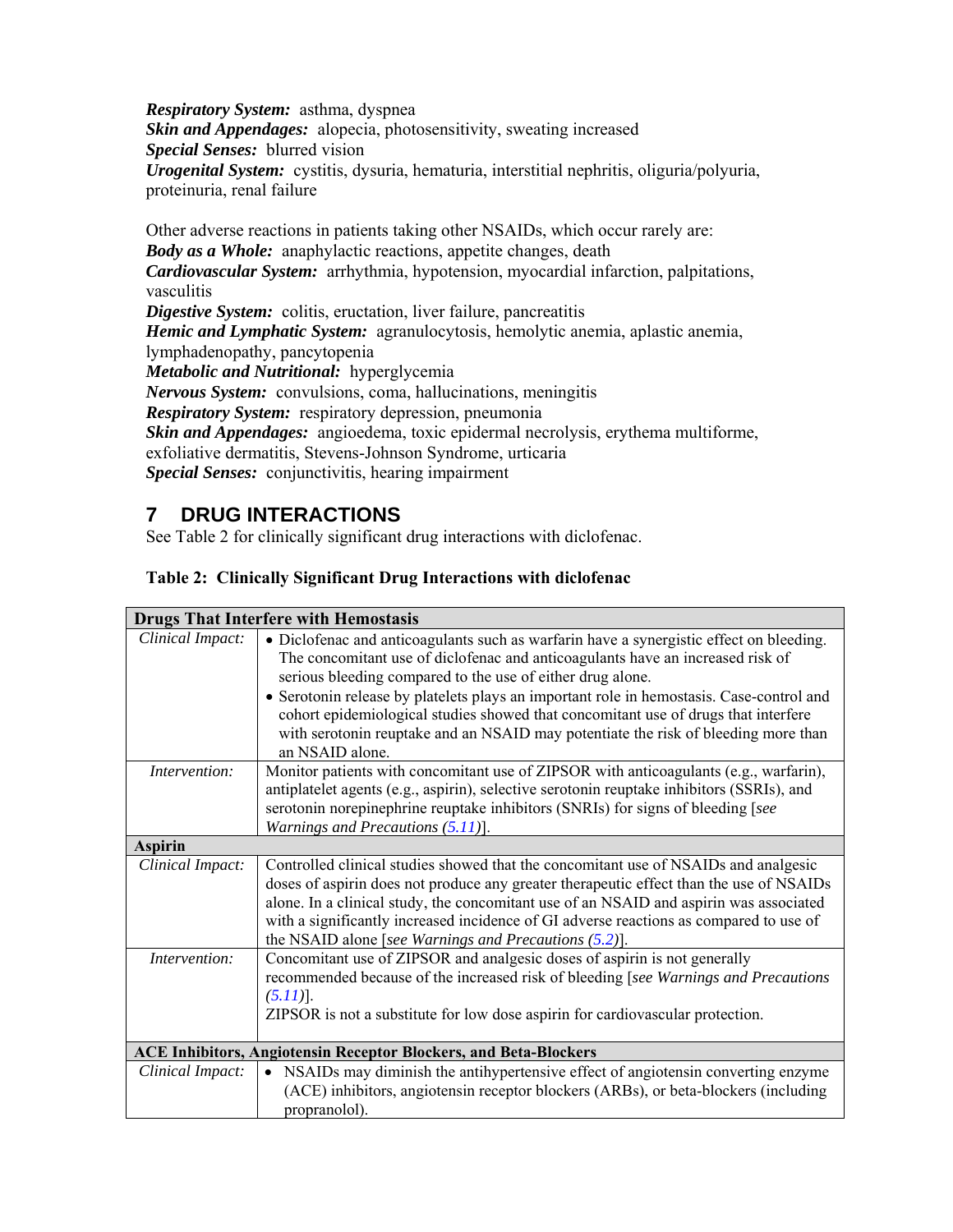|                               | In patients who are elderly, volume-depleted (including those on diuretic therapy), or<br>have renal impairment, co-administration of an NSAID with ACE inhibitors or ARBs<br>may result in deterioration of renal function, including possible acute renal failure.<br>These effects are usually reversible.                                                                                                                                                                                                                                                                                                                         |  |  |  |
|-------------------------------|---------------------------------------------------------------------------------------------------------------------------------------------------------------------------------------------------------------------------------------------------------------------------------------------------------------------------------------------------------------------------------------------------------------------------------------------------------------------------------------------------------------------------------------------------------------------------------------------------------------------------------------|--|--|--|
| Intervention:                 | During concomitant use of ZIPSOR and ACE-inhibitors, ARBs, or beta-blockers,<br>$\bullet$<br>monitor blood pressure to ensure that the desired blood pressure is obtained.<br>During concomitant use of ZIPSOR and ACE-inhibitors or ARBs in patients who are<br>$\bullet$<br>elderly, volume-depleted, or have impaired renal function, monitor for signs of<br>worsening renal function [see Warnings and Precautions $(5.6)$ ].<br>When these drugs are administered concomitantly, patients should be adequately<br>hydrated. Assess renal function at the beginning of the concomitant treatment and<br>periodically thereafter. |  |  |  |
| <b>Diuretics</b>              |                                                                                                                                                                                                                                                                                                                                                                                                                                                                                                                                                                                                                                       |  |  |  |
| Clinical Impact:              | Clinical studies, as well as post-marketing observations, showed that NSAIDs reduced<br>the natriuretic effect of loop diuretics (e.g., furosemide) and thiazide diuretics in some<br>patients. This effect has been attributed to the NSAID inhibition of renal prostaglandin<br>synthesis.                                                                                                                                                                                                                                                                                                                                          |  |  |  |
| Intervention:                 | During concomitant use of ZIPSOR with diuretics, observe patients for signs of<br>worsening renal function, in addition to assuring diuretic efficacy including<br>antihypertensive effects [see Warnings and Precautions $(5.6)$ ].                                                                                                                                                                                                                                                                                                                                                                                                  |  |  |  |
| <b>Digoxin</b>                |                                                                                                                                                                                                                                                                                                                                                                                                                                                                                                                                                                                                                                       |  |  |  |
| Clinical Impact:              | The concomitant use of diclofenac with digoxin has been reported to increase the serum<br>concentration and prolong the half-life of digoxin.                                                                                                                                                                                                                                                                                                                                                                                                                                                                                         |  |  |  |
| Intervention:                 | During concomitant use of ZIPSOR and digoxin, monitor serum digoxin levels.                                                                                                                                                                                                                                                                                                                                                                                                                                                                                                                                                           |  |  |  |
| Lithium                       |                                                                                                                                                                                                                                                                                                                                                                                                                                                                                                                                                                                                                                       |  |  |  |
| Clinical Impact:              | NSAIDs have produced elevations in plasma lithium levels and reductions in renal<br>lithium clearance. The mean minimum lithium concentration increased 15%, and the<br>renal clearance decreased by approximately 20%. This effect has been attributed to<br>NSAID inhibition of renal prostaglandin synthesis.                                                                                                                                                                                                                                                                                                                      |  |  |  |
| Intervention:                 | During concomitant use of ZIPSOR and lithium, monitor patients for signs of lithium<br>toxicity.                                                                                                                                                                                                                                                                                                                                                                                                                                                                                                                                      |  |  |  |
| Methotrexate                  |                                                                                                                                                                                                                                                                                                                                                                                                                                                                                                                                                                                                                                       |  |  |  |
| Clinical Impact:              | Concomitant use of NSAIDs and methotrexate may increase the risk for methotrexate<br>toxicity (e.g., neutropenia, thrombocytopenia, renal dysfunction).                                                                                                                                                                                                                                                                                                                                                                                                                                                                               |  |  |  |
| Intervention:                 | During concomitant use of ZIPSOR and methotrexate, monitor patients for<br>methotrexate toxicity.                                                                                                                                                                                                                                                                                                                                                                                                                                                                                                                                     |  |  |  |
| Cyclosporine                  |                                                                                                                                                                                                                                                                                                                                                                                                                                                                                                                                                                                                                                       |  |  |  |
| Clinical Impact:              | Concomitant use of ZIPSOR and cyclosporine may increase cyclosporine's<br>nephrotoxicity.                                                                                                                                                                                                                                                                                                                                                                                                                                                                                                                                             |  |  |  |
| Intervention:                 | During concomitant use of ZIPSOR and cyclosporine, monitor patients for signs of<br>worsening renal function.                                                                                                                                                                                                                                                                                                                                                                                                                                                                                                                         |  |  |  |
| <b>NSAIDs and Salicylates</b> |                                                                                                                                                                                                                                                                                                                                                                                                                                                                                                                                                                                                                                       |  |  |  |
| Clinical Impact:              | Concomitant use of diclofenac with other NSAIDs or salicylates (e.g., diflunisal,<br>salsalate) increases the risk of GI toxicity, with little or no increase in efficacy [see<br>Warnings and Precautions $(5.2)$ ].                                                                                                                                                                                                                                                                                                                                                                                                                 |  |  |  |
| Intervention:                 | The concomitant use of diclofenac with other NSAIDs or salicylates is not<br>recommended.                                                                                                                                                                                                                                                                                                                                                                                                                                                                                                                                             |  |  |  |
| Pemetrexed                    |                                                                                                                                                                                                                                                                                                                                                                                                                                                                                                                                                                                                                                       |  |  |  |
| Clinical Impact:              | Concomitant use of ZIPSOR and pemetrexed may increase the risk of pemetrexed-<br>associated myelosuppression, renal, and GI toxicity (see the pemetrexed prescribing<br>information).                                                                                                                                                                                                                                                                                                                                                                                                                                                 |  |  |  |
| Intervention:                 | During concomitant use of ZIPSOR and pemetrexed, in patients with renal impairment<br>whose creatinine clearance ranges from 45 to 79 mL/min, monitor for                                                                                                                                                                                                                                                                                                                                                                                                                                                                             |  |  |  |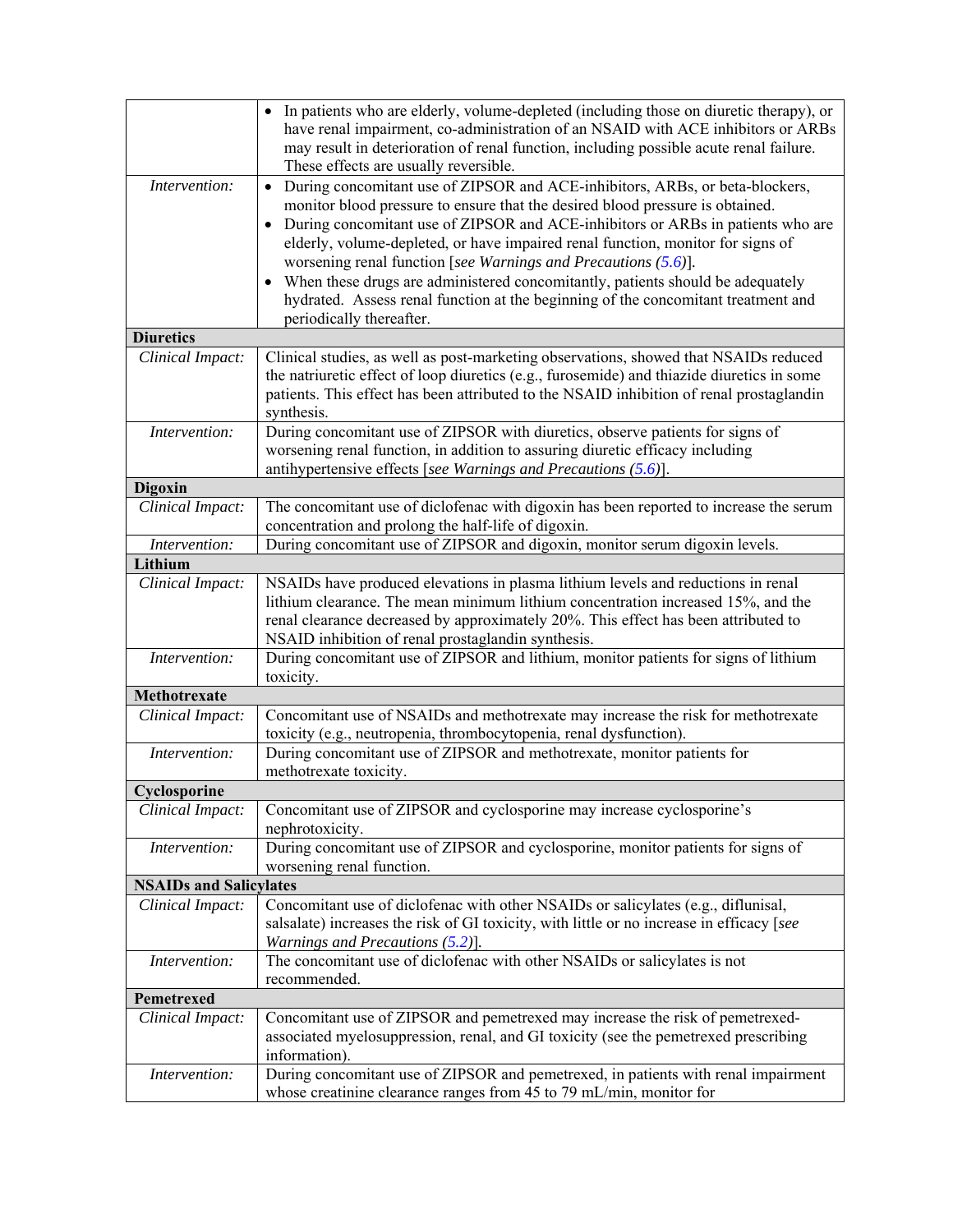|                                       | myelosuppression, renal and GI toxicity.<br>NSAIDs with short elimination half-lives (e.g., diclofenac, indomethacin) should be<br>avoided for a period of two days before, the day of, and two days following<br>administration of pemetrexed.<br>In the absence of data regarding potential interaction between pemetrexed and NSAIDs<br>with longer half-lives (e.g., meloxicam, nabumetone), patients taking these NSAIDs |  |  |
|---------------------------------------|-------------------------------------------------------------------------------------------------------------------------------------------------------------------------------------------------------------------------------------------------------------------------------------------------------------------------------------------------------------------------------------------------------------------------------|--|--|
|                                       | should interrupt dosing for at least five days before, the day of, and two days following<br>pemetrexed administration.                                                                                                                                                                                                                                                                                                       |  |  |
| <b>CYP2C9 Inhibitors or Inducers:</b> |                                                                                                                                                                                                                                                                                                                                                                                                                               |  |  |
| Clinical Impact                       | Diclofenac is metabolized by cytochrome P450 enzymes, predominantly by<br>CYP2C9. Co-administration of diclofenac with CYP2C9 inhibitors (e.g.<br>voriconazole) may enhance the exposure and toxicity of diclofenac whereas co-<br>administration with CYP2C9 inducers (e.g. rifampin) may lead to compromised<br>efficacy of diclofenac.                                                                                     |  |  |
| Intervention:                         | A dosage adjustment may be warranted when diclofenac is administered with<br>CYP2C9 inhibitors or inducers [see Clinical Pharmacology (12.3)]                                                                                                                                                                                                                                                                                 |  |  |

# **8 USE IN SPECIFIC POPULATIONS**

Pregnancy Category C prior to 30 weeks gestation; Category D starting 30 weeks gestation

# **8.1 Pregnancy**

### Risk Summary

Use of NSAIDs, including ZIPSOR, during the third trimester of pregnancy increases the risk of premature closure of the fetal ductus arteriosus. Avoid use of NSAIDs, including ZIPSOR, in pregnant women starting at 30 weeks of gestation (third trimester).

There are no adequate and well-controlled studies of ZIPSOR in pregnant women.

Data from observational studies regarding potential embryofetal risks of NSAID use in women in the first or second trimesters of pregnancy are inconclusive. In the general U.S. population, all clinically recognized pregnancies, regardless of drug exposure, have a background rate of 2-4% for major malformations, and 15-20% for pregnancy loss. In animal reproduction studies, no evidence of teratogenicity was observed in mice, rats, and rabbits given diclofenac during the period of organogenesis at doses up to approximately 1, 1, and 2 times, respectively, the maximum recommended human dose (MRHD) of ZIPSOR, despite the presence of maternal and fetal toxicity at these doses *[see Data]*. Based on animal data, prostaglandins have been shown to have an important role in endometrial vascular permeability, blastocyst implantation, and decidualization. In animal studies, administration of prostaglandin synthesis inhibitors such as diclofenac, resulted in increased pre- and postimplantation loss.

### Clinical Considerations

### *Labor or Delivery*

There are no studies on the effects of ZIPSOR during labor or delivery. In animal studies, NSAIDS, including diclofenac, inhibit prostaglandin synthesis, cause delayed parturition, and increase the incidence of stillbirth.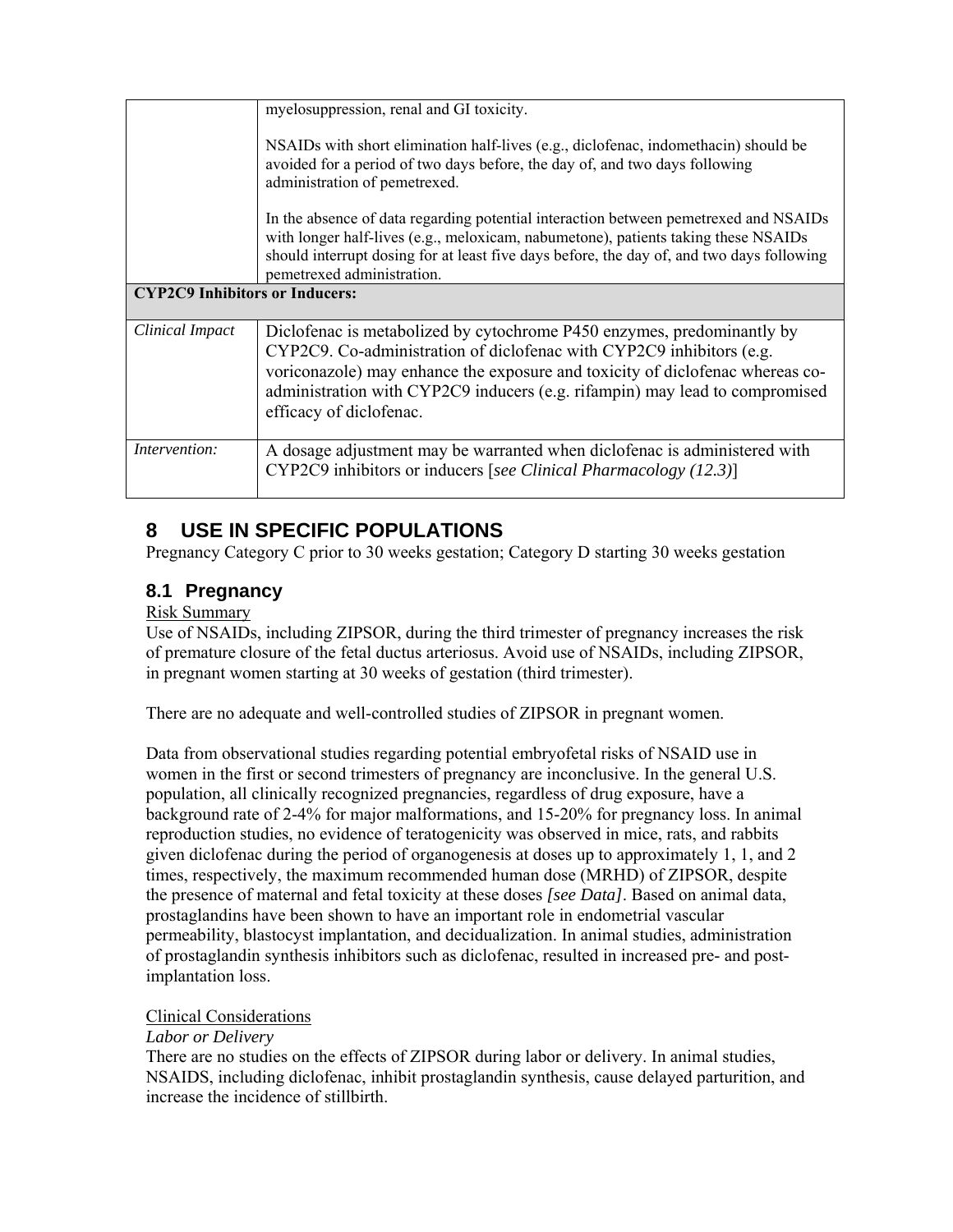### Data

#### *Animal data*

Reproductive and developmental studies in animals demonstrated that diclofenac sodium administration during organogenesis did not produce teratogenicity despite the induction of maternal toxicity and fetal toxicity in mice at oral doses up to 20 mg/kg/day (approximately equivalent to the maximum recommended human dose [MRHD] of ZIPSOR, 100 mg/day, based on body surface area (BSA) comparison), and in rats and rabbits at oral doses up to 10 mg/kg/day (approximately 1 and 2 times, respectively, the MRHD based on BSA comparison).

In rats, maternally toxic doses were associated with dystocia, prolonged gestation, reduced fetal weights and growth, and reduced fetal survival. Diclofenac has been shown to cross the placental barrier in mice, rats, and humans.

Literature studies have shown that diclofenac has been shown to exert direct teratogenic effects on rat embryos in vitro at concentrations of 7.5 and 15  $\mu$ g/mL, and diclofenac exposure to pregnant rats (1 mg/kg, IP; 0.1 times the MRHD based on BSA comparision) can lead to prolonged gestation as well as liver toxicity and neuronal loss in offspring.

## **8.2 Lactation**

### Risk Summary

It is not known whether this drug is excreted in human milk; however, there is a case report in the literature indicating that diclofenac can be detected at low levels in breast milk. Because many drugs are excreted in human milk and because of the potential for serious adverse reactions in nursing infants from ZIPSOR, a decision should be made whether to discontinue nursing or to discontinue the drug, taking into account the importance of the drug to the mother The developmental and health benefits of breastfeeding should be considered along with the mother's clinical need for ZIPSOR and any potential adverse effects on the breastfed infant from the ZIPSOR or from the underlying maternal condition.

## **8.3 Females and Males of Reproductive Potential**

### Infertility

### *Females*

Based on the mechanism of action, the use of prostaglandin-mediated NSAIDs, including ZIPSOR, may delay or prevent rupture of ovarian follicles, which has been associated with reversible infertility in some women. Published animal studies have shown that administration of prostaglandin synthesis inhibitors has the potential to disrupt prostaglandinmediated follicular rupture required for ovulation. Small studies in women treated with NSAIDs have also shown a reversible delay in ovulation. Consider withdrawal of NSAIDs, including ZIPSOR, in women who have difficulties conceiving or who are undergoing investigation of infertility.

## **8.4 Pediatric Use**

The safety and effectiveness of ZIPSOR in pediatric patients has not been established.

## **8.5 Geriatric Use**

Elderly patients, compared to younger patients, are at greater risk for NSAID-associated serious cardiovascular, gastrointestinal, and/or renal adverse reactions. If the anticipated benefit for the elderly patient outweighs these potential risks, start dosing at the low end of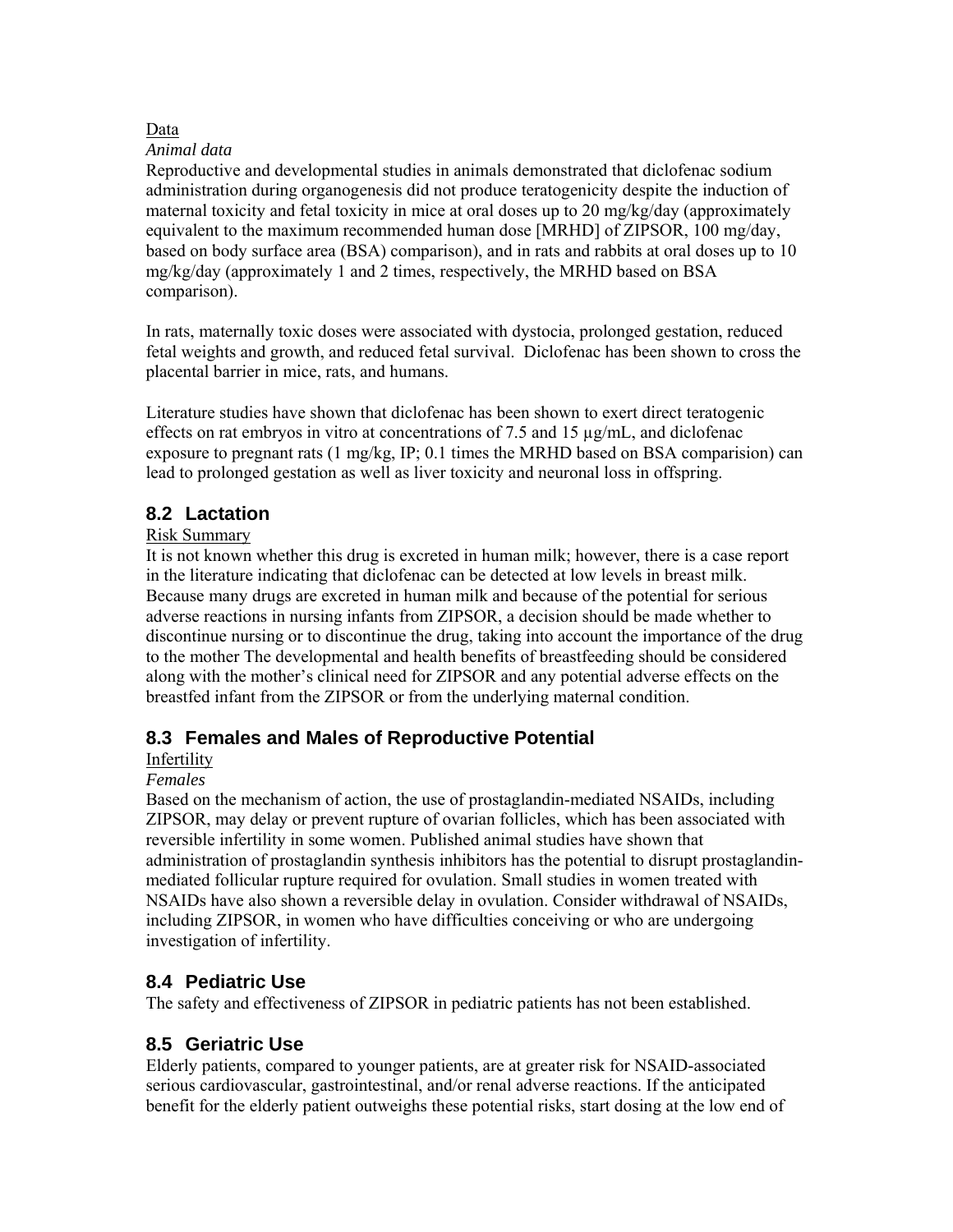the dosing range, and monitor patients for adverse effects [*see Warnings and Precautions (5.1, 5.2, 5.3, 5.6, 5.13*)].

Diclofenac is known to be substantially excreted by the kidney, and the risk of adverse reactions to this drug may be greater in patients with impaired renal function. Because elderly patients are more likely to have decreased renal function, care should be taken in dose selection, and it may be useful to monitor renal function.

# **10 OVERDOSAGE**

Symptoms following acute NSAID overdosages have been typically limited to lethargy, drowsiness, nausea, vomiting, and epigastric pain, which have been generally reversible with supportive care. Gastrointestinal bleeding has occurred. Hypertension, acute renal failure, respiratory depression, and coma have occurred, but were rare [*see Warnings and Precautions (5.1, 5.2, 5.4, 5.6)*].

Manage patients with symptomatic and supportive care following an NSAID overdosage. There are no specific antidotes. Consider emesis and/or activated charcoal (60 to 100 grams in adults, 1 to 2 grams per kg of body weight in pediatric patients) and/or osmotic cathartic in symptomatic patients seen within four hours of ingestion or in patients with a large overdosage (5 to 10 times the recommended dosage). Forced diuresis, alkalinization of urine, hemodialysis, or hemoperfusion may not be useful due to high protein binding.

For additional information about overdosage treatment contact a poison control center (1- 800-222-1222).

# **11 DESCRIPTION**

ZIPSOR (diclofenac potassium) Liquid Filled Capsule is a nonsteroidal anti-inflammatory drug, available as liquid-filled capsules of 25 mg for oral administration. Diclofenac potassium is a white to slight yellowish crystalline powder. It is sparingly soluble in water at 25 $^{\circ}$ C. The chemical name is 2-[(2,6- dichlorophenyl) amino] benzeneacetic acid monopotassium salt. The molecular weight is 334.24. Its molecular formula is  $C_{14}H_{10}Cl_2NKO_2$ , and it has the following chemical structure.



The inactive ingredients in ZIPSOR include:  $Proof^{\circledR}$  (a proprietary combination of polyethylene glycol 400, glycerin, sorbitol, povidone, polysorbate 80, and hydrochloric acid), isopropyl alcohol, and mineral oil. The capsule shells contain gelatin, sorbitol, isopropyl alcohol, glycerin, and mineral oil.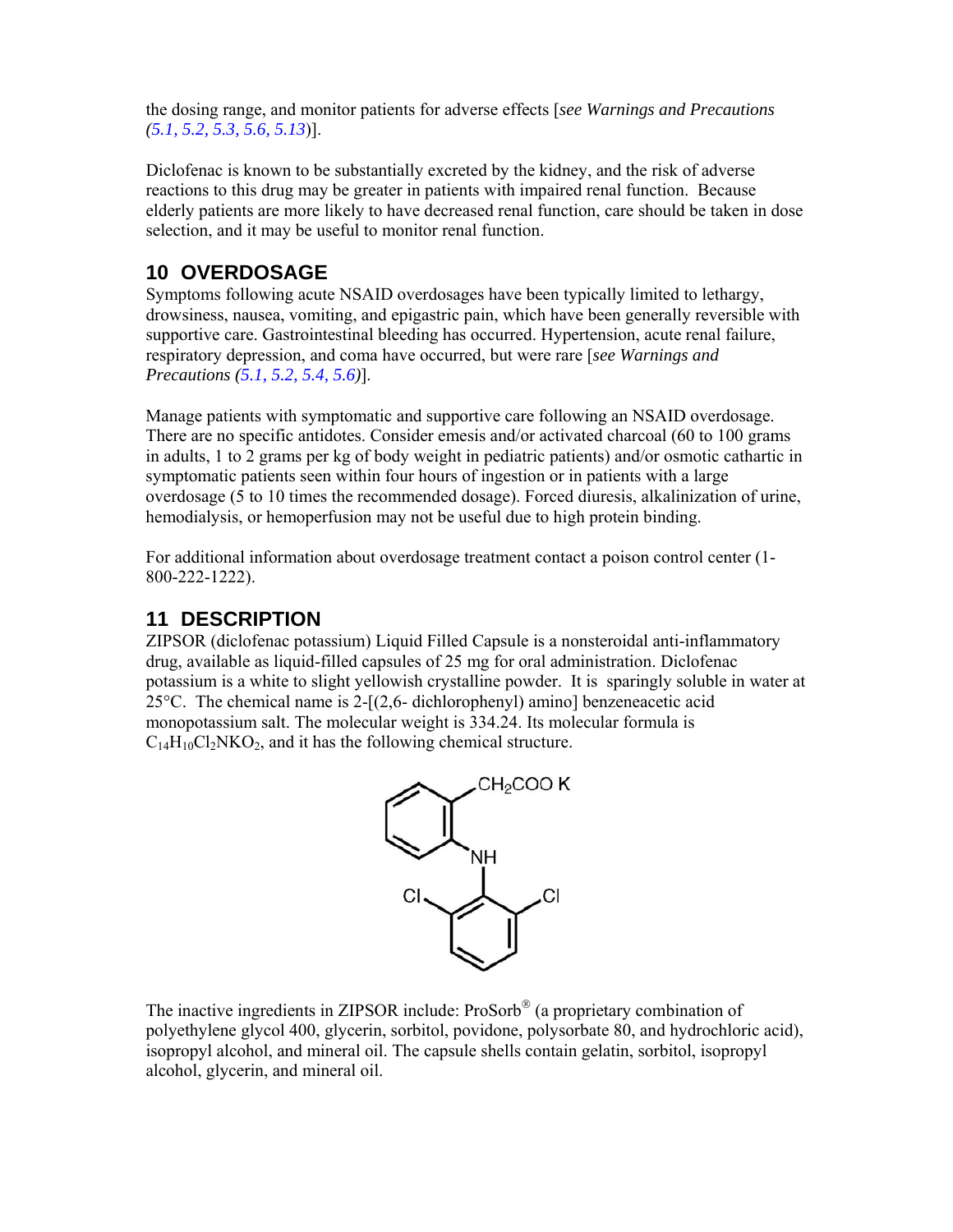# **12 CLINICAL PHARMACOLOGY**

## **12.1 Mechanism of Action**

Diclofenac has analgesic, anti-inflammatory, and antipyretic properties.

The mechanism of action of ZIPSOR, like that of other NSAIDs, is not completely understood but involves inhibition of cyclooxygenase (COX-1 and COX-2).

Diclofenac is a potent inhibitor of prostaglandin synthesis in vitro. Diclofenac concentrations reached during therapy have produced in vivo effects. Prostaglandins sensitize afferent nerves and potentiate the action of bradykinin in inducing pain in animal models. Prostaglandins are mediators of inflammation. Because diclofenac is an inhibitor of prostaglandin synthesis, its mode of action may be due to a decrease of prostaglandins in peripheral tissues.

# **12.3 Pharmacokinetics**

The pharmacokinetics of ZIPSOR was assessed in 24 healthy, normal volunteers who received 25 mg ZIPSOR under fasting conditions. The mean pharmacokinetic parameters for ZIPSOR are shown in Table 3

| Table 3                                                                                                                     |    |                 |  |  |  |
|-----------------------------------------------------------------------------------------------------------------------------|----|-----------------|--|--|--|
| <b>Mean Pharmacokinetics of ZIPSOR</b><br>Mean $\pm$ Standard Deviation<br><b>Number of Subjects</b><br><b>PK</b> Parameter |    |                 |  |  |  |
| $T_{\text{max}}$ (hr)                                                                                                       | 24 | $0.47 \pm 0.17$ |  |  |  |
| Terminal Half-life (hr)                                                                                                     | 24 | $1.07 \pm 0.29$ |  |  |  |
| $C_{\text{max}}$ (ng/mL)                                                                                                    | 24 | $1087 \pm 419$  |  |  |  |
| $AUC(0-\infty)$ (ng $\cdot$ h/mL)                                                                                           | 24 | $597 \pm 151$   |  |  |  |

## Absorption

Diclofenac is 100% absorbed after oral administration compared to IV administration as measured by urine recovery. However, due to first-pass metabolism, only about 50% of the absorbed dose is systemically available. After repeated oral administration, no accumulation of diclofenac in plasma occurred.

The extent of diclofenac absorption is not significantly affected when ZIPSOR is taken with food. However, the rate of absorption is reduced by food, as indicated by a two-fold increase of  $T_{\text{max}}$  and a 47% decrease in  $C_{\text{max}}$ .

## Distribution

The apparent volume of distribution (V/F) of diclofenac potassium is 1.3 L/kg.

Diclofenac is more than 99% bound to human serum proteins, primarily to albumin. Serum protein binding is constant over the concentration range  $(0.15{\text -}105 \text{ µg/mL})$  achieved with recommended doses.

Diclofenac diffuses into and out of the synovial fluid. Diffusion into the joint occurs when plasma levels are higher than those in the synovial fluid, after which the process reverses and synovial fluid levels are higher than plasma levels. It is not known whether diffusion into the joint plays a role in the effectiveness of diclofenac.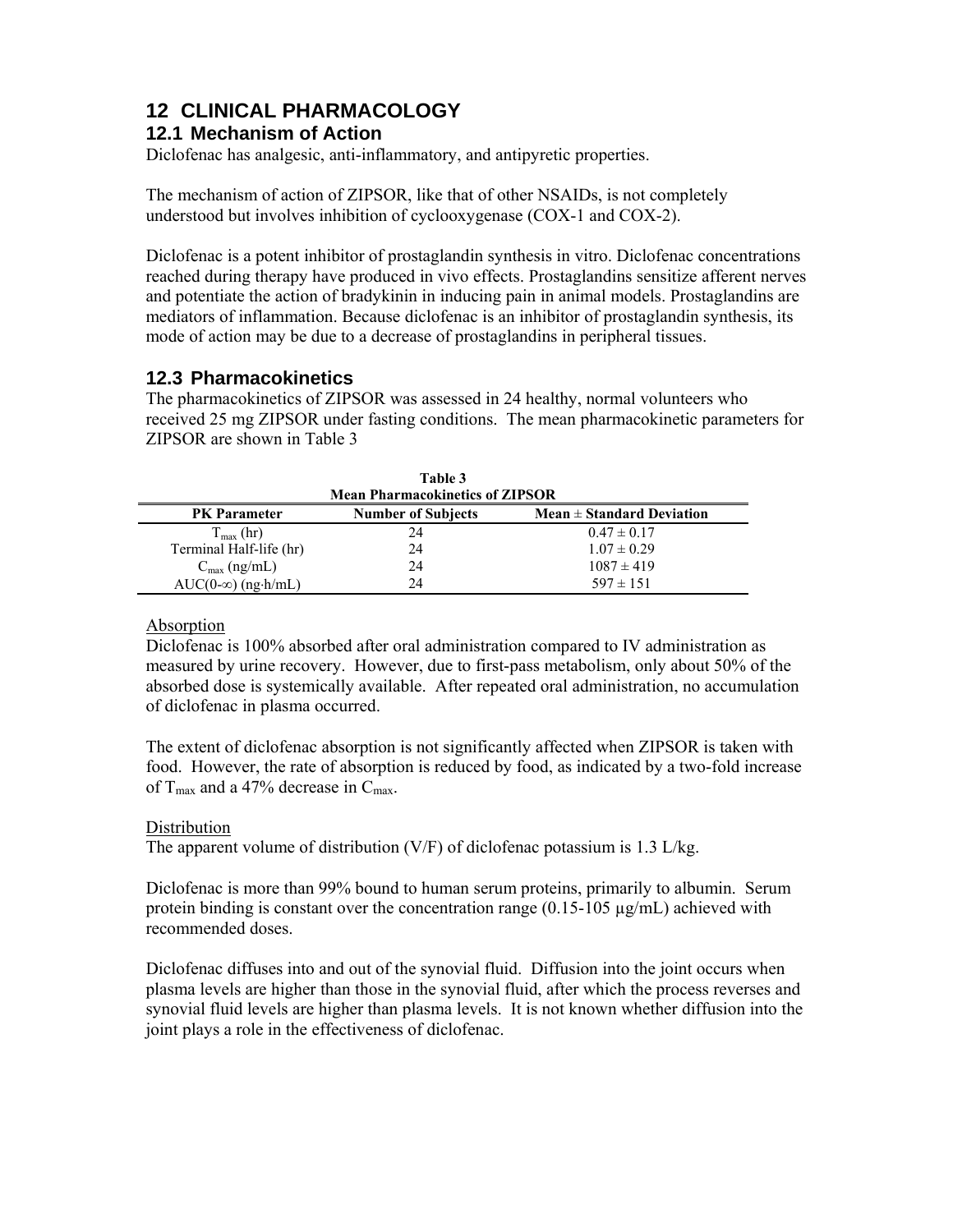#### Elimination

#### *Metabolism*

Five diclofenac metabolites have been identified in human plasma and urine. The metabolites include 4'-hydroxy-, 5-hydroxy-, 3'-hydroxy-, 4',5-dihydroxy- and 3' hydroxy-4'-methoxy diclofenac. The major diclofenac metabolite, 4'-hydroxy-diclofenac, has very weak pharmacologic activity. The formation of 4'-hydroxy diclofenac is primarily mediated by CPY2C9. Both diclofenac and its oxidative metabolites undergo glucuronidation or sulfation followed by biliary excretion. Acylglucuronidation mediated by UGT2B7 and oxidation mediated by CPY2C8 may also play a role in diclofenac metabolism. CYP3A4 is responsible for the formation of minor metabolites, 5-hydroxy and 3'-hydroxy- diclofenac. In patients with renal dysfunction, peak concentrations of metabolites 4'-hydroxy-and 5-hydroxy-diclofenac were approximately 50% and 4% of the parent compound after single oral dosing compared to 27% and 1% in normal healthy subjects.

#### *Excretion*

Diclofenac is eliminated through metabolism and subsequent urinary and biliary excretion of the glucuronide and the sulfate conjugates of the metabolites. Little or no free unchanged diclofenac is excreted in the urine. Approximately 65% of the dose is excreted in the urine, and approximately 35% in the bile as conjugates of unchanged diclofenac plus metabolites. Because renal elimination is not a significant pathway of elimination for unchanged diclofenac, dosing adjustment in patients with mild to moderate renal dysfunction is not necessary. The terminal half-life of unchanged diclofenac is approximately 1 hour.

#### Specific Populations

*Pediatric:* The pharmacokinetics of ZIPSOR has not been investigated in pediatric patients.

*Race:* Pharmacokinetic differences due to race have not been studied. *Hepatic Impairment:* Hepatic metabolism accounts for almost 100% of diclofenac elimination. Therefore, in patients with hepatic impairment, start with the lowest dose and if efficacy is not achieved, consider use of an alternate product [*see Warnings and Precautions (5.3)*].

*Renal Impairment:* Diclofenac pharmacokinetics has been investigated in subjects with renal insufficiency. In patients with renal impairment (inulin clearance 60-90, 30-60, and  $\leq$ 30 mL/min; N=6 in each group), AUC values and elimination rate were comparable to those in healthy subjects [*see Warnings and Precautions (5.6)*].

#### Drug Interaction Studies

*Aspirin:* When NSAIDs were administered with aspirin, the protein binding of NSAIDs were reduced, although the clearance of free NSAID was not altered. The clinical significance of this interaction is not known. See Table 2 for clinically significant drug interactions of NSAIDs with aspirin [*see Drug Interactions (7)*]*.*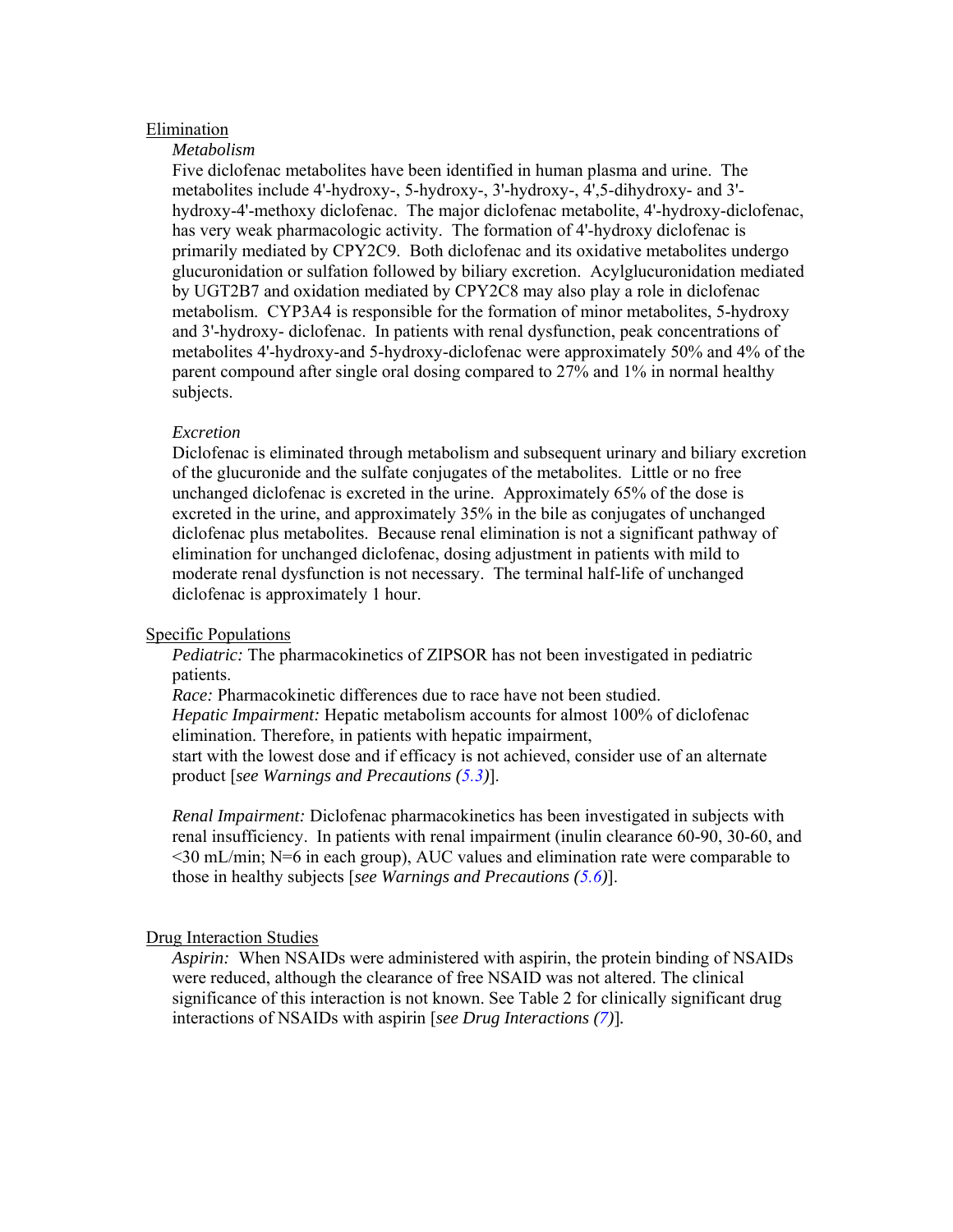# **13 NONCLINICAL TOXICOLOGY**

# **13.1 Carcinogenesis, Mutagenesis, Impairment of Fertility**

## Carcinogenesis

Long-term carcinogenicity studies in rats given diclofenac sodium up to 2 mg/kg/day (approximately 0.2 times the maximum recommended human dose (MRHD) of ZIPSOR, 100 mg/day, based on body surface area (BSA) comparison) have revealed no significant increase in tumor incidence. A 2-year carcinogenicity study conducted in mice employing diclofenac sodium at doses up to 0.3 mg/kg/day (approximately 0.014 times the MRHD based on BSA comparison) in males and 1 mg/kg/day (approximately 0.04 times the MRHD based on BSA comparison) in females did not reveal any oncogenic potential.

## Mutagenesis

Diclofenac sodium did not show mutagenic activity in in vitro point mutation assays in mammalian (mouse lymphoma) and microbial (yeast, Ames) test systems and was nonmutagenic in several mammalian in vitro and in vivo tests, including dominant lethal and male germinal epithelial chromosomal aberration studies in Chinese hamsters.

## Impairment of Fertility

Diclofenac sodium administered to male and female rats at 4 mg/kg/day (approximately 0.4) times the MRHD based on BSA comparison) did not affect fertility.

# **14 CLINICAL STUDIES**

The efficacy of ZIPSOR was demonstrated in two multicenter, randomized, double-blind, placebo- controlled, parallel arm, multiple-dose clinical trials comparing ZIPSOR 25 mg and placebo in patients with pain following bunionectomy with osteotomy. Once patients met the criteria for randomization (pain intensity  $\geq 4$  on a 0-10 numerical pain rating scale) they received their initial dose of study medication followed by a remedication dose when requested by the patient, and were then dosed every six hours over four days. Pain intensity was recorded at 3 and 6 hours postdose during the fixed dosing period. In Study 1, mean baseline pain intensity scores were 6.9 in the ZIPSOR group (range:  $4 - 10$ ) and 7.3 in the placebo group (range:  $4 - 10$ ). In both studies, patients treated with ZIPSOR had a lower mean pain intensity score over the 48-hour inpatient period following the first remedication dose (see Figure 1). The median time to onset of pain relief was less than one hour for ZIPSOR 25 mg across the clinical trials.

The results were similar in Study 2.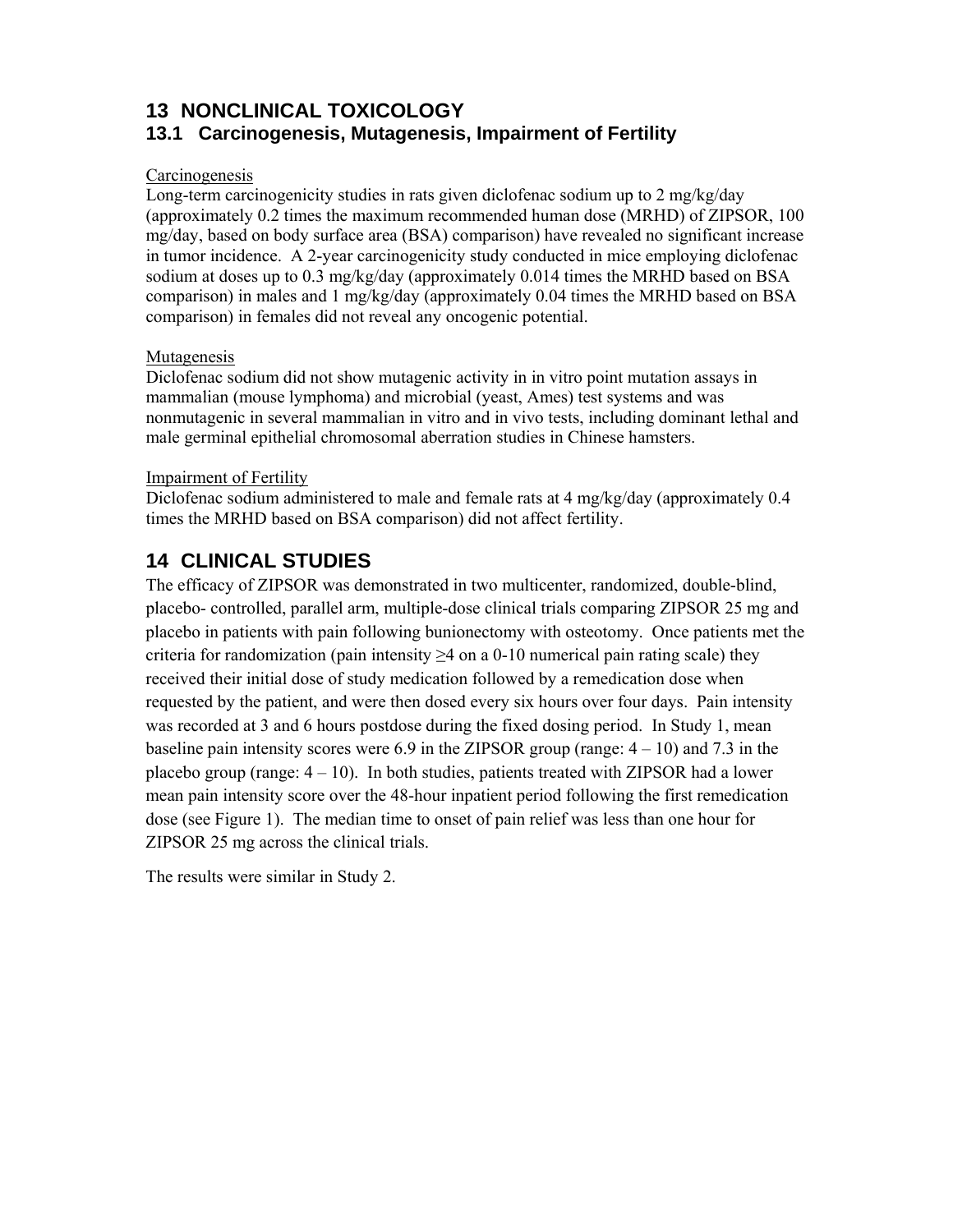

Figure 1 Mean Pain Intensity Scores at the Midpoint and End of Each Dose Interval in Postbunionectomy Pain Study 1

## **16 HOW SUPPLIED/STORAGE AND HANDLING**

ZIPSOR (diclofenac potassium) 25 mg, are translucent, pale yellow, liquid-filled capsules printed with "X592" in black ink supplied as:

Bottles of 100 Capsules NDC# 13913-008-11.

Bottles of 120 Capsules NDC# 13913-008-12.

Storage

Store at room temperature 20°C to 25°C (68°F to 77°F); excursions permitted between 15°C to 30°C (59°F to 86°F) [see USP Controlled Room Temperature]. Protect from moisture

Dispense in tight container (USP).

# **17 PATIENT COUNSELING INFORMATION**

Advise the patient to read the FDA-approved patient labeling (Medication Guide) that accompanies each prescription dispensed. Inform patients, families, or their caregivers of the following information before initiating therapy with ZIPSOR and periodically during the course of ongoing therapy.

#### Cardiovascular Thrombotic Events

Advise patients to be alert for the symptoms of cardiovascular thrombotic events, including chest pain, shortness of breath, weakness, or slurring of speech, and to report any of these symptoms to their health care provider immediately [*see Warnings and Precautions (5.1)*].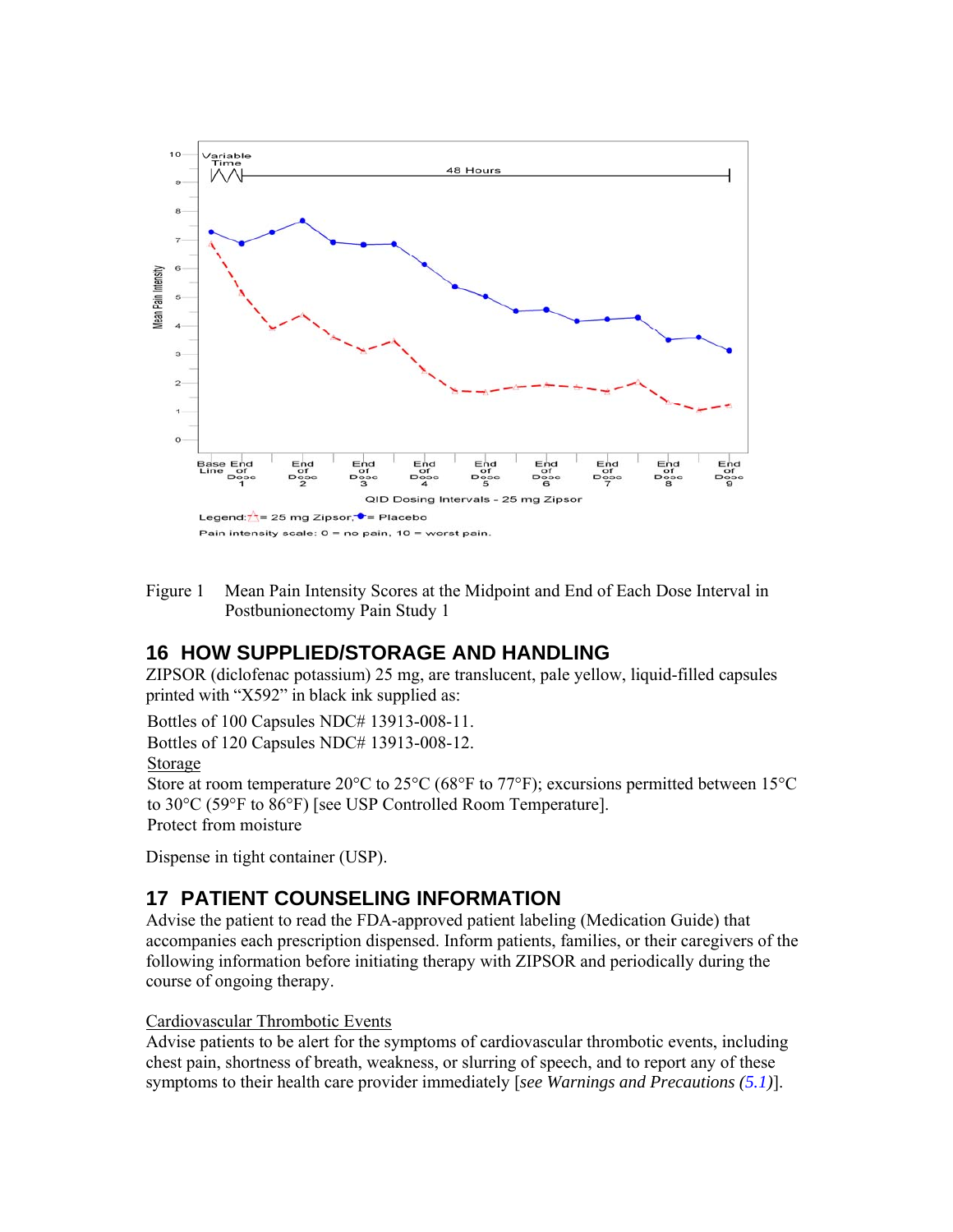#### Gastrointestinal Bleeding, Ulceration, and Perforation

Advise patients to report symptoms of ulcerations and bleeding, including epigastric pain, dyspepsia, melena, and hematemesis to their health care provider. In the setting of concomitant use of low-dose aspirin for cardiac prophylaxis, inform patients of the increased risk for and the signs and symptoms of GI bleeding [*see Warnings and Precautions (5.2)*].

#### **Hepatotoxicity**

Inform patients of the warning signs and symptoms of hepatotoxicity (e.g., nausea, fatigue, lethargy, pruritus, diarrhea, jaundice, right upper quadrant tenderness, and "flu-like" symptoms). If these occur, instruct patients to stop ZIPSOR and seek immediate medical therapy [*see Warnings and Precautions (5.3*)].

#### Heart Failure and Edema

Advise patients to be alert for the symptoms of congestive heart failure including shortness of breath, unexplained weight gain, or edema and to contact their healthcare provider if such symptoms occur [*see Warnings and Precautions (5.5)*].

#### Anaphylactic Reactions

Inform patients of the signs of an anaphylactic reaction (e.g., difficulty breathing, swelling of the face or throat). Instruct patients to seek immediate emergency help if these occur [*see Contraindications (4) and Warnings and Precautions (5.7*)].

#### Serious Skin Reactions

Advise patients to stop ZIPSOR immediately if they develop any type of rash and to contact their healthcare provider as soon as possible [*see Warnings and Precautions (5.9)*].

### Female Fertility

Advise females of reproductive potential who desire pregnancy that NSAIDs, including ZIPSOR, may be associated with a reversible delay in ovulation [*see Use in Specific Populations (8.3)*].

### Fetal Toxicity

Inform pregnant women to avoid use of ZIPSOR and other NSAIDs starting at 30 weeks gestation because of the risk of the premature closing of the fetal ductus arteriosus [*see Warnings and Precautions (5.10) and Use in Specific Populations (8.1)*].

#### Avoid Concomitant Use of NSAIDs

Inform patients that the concomitant use of ZIPSOR with other NSAIDs or salicylates (e.g., diflunisal, salsalate) is not recommended due to the increased risk of gastrointestinal toxicity, and little or no increase in efficacy [see *Warnings and Precautions (5.2*) and *Drug Interactions (7)*]. Alert patients that NSAIDs may be present in "over the counter" medications for treatment of colds, fever, or insomnia.

#### Use of NSAIDs and Low-Dose Aspirin

Inform patients not to use low-dose aspirin concomitantly with ZIPSOR until they talk to their healthcare provider [see *Drug Interactions (7)*].

US Patents: 6,365,180; 7,662,858; 7,884,095; 7,939,518; 8,110,606; 6,287,594; 8,623,920